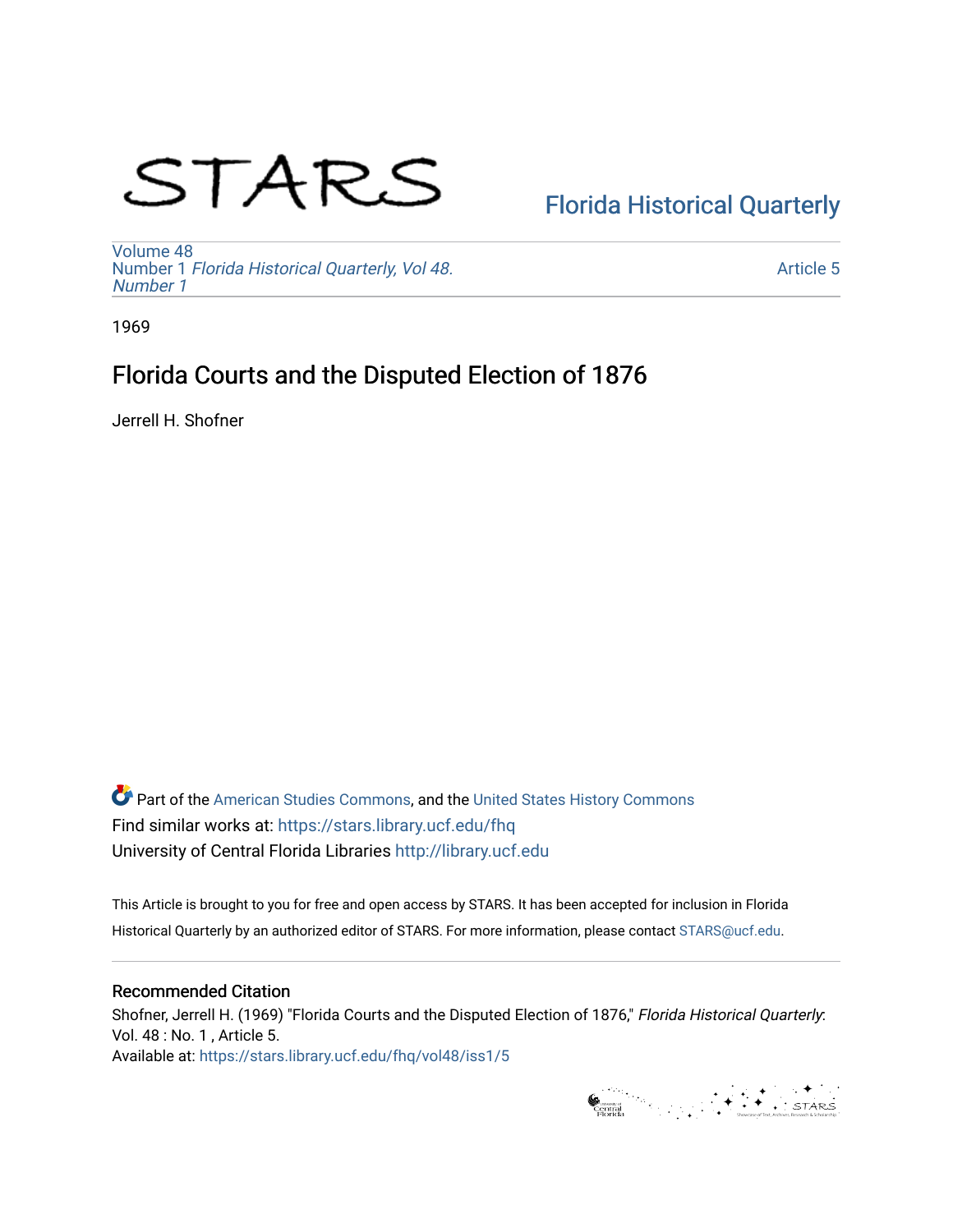*by* JERRELL H. SHOFNER \*

**W**HEN THE ELECTION of November 7, 1876 failed to resolve the presidential contest between Republican Rutherford B. Hayes and Democrat Samuel J. Tilden because of uncertain results in Florida, Louisiana, and South Carolina, both national parties sent prominent representatives to the three southern capitals to observe and work for their partys' interests. With Tilden only one electoral vote short of victory, the Republicans needed every one of the nineteen disputed votes. Because there had been less violence and corruption in Florida and because only a few votes separated the parties, many politicians believed it to be the crucial state. Under Florida law, a state canvassing board was empowered to exercise quasi-judicial authority in its examination of returns from the thirty-nine county canvassing boards. It could rule on the validity of those returns and decide whether or not to exclude them from the count. On the board there were two Republicans-Secretary of State Samuel B. McLin, a Southerner and long-time resident of Florida, and Comptroller Clayton A. Cowgill, an ex-Union army surgeon from Delawareand one Democrat, Attorney General William Archer Cocke, a Virginian who came to Florida in 1863.

Under influence of the many "visiting statesmen" who crowded into Tallahassee on behalf of the national parties, the canvassing board decided to count the votes for presidential electors first and take up the state elections afterward. The Republican majority of the board, over the protests of the Democratic member, threw out about 2,000 votes and declared a majority of about 924 for the Republican presidential electors. This majority was large enough to assure a victory for the Republican gubernatorial candidate, Marcellus Stearns, who had run several hundred votes behind Hayes. In achieving this result the Republican majority on the canvassing board had acted so unfairly

<sup>\*</sup> Mr. Shofner is assistant professor of history at Florida State University.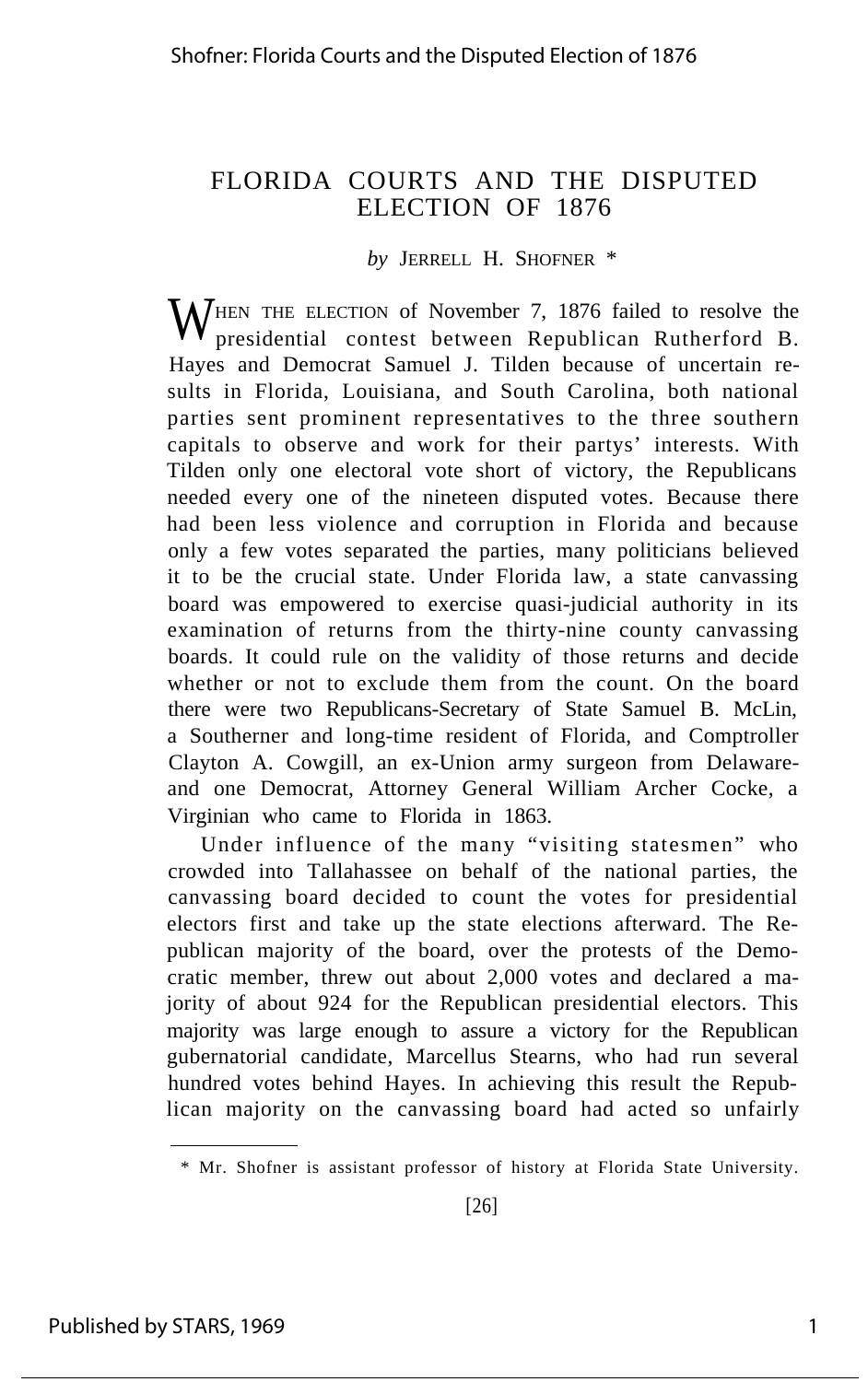that the Democrats sought court action to correct what they believed to be a demonstrable injustice.  $\frac{1}{1}$ 

The ensuing litigation pertained only to the gubernatorial election, but the Republican presidential victory had been achieved by the same canvassing board methods which the Democrats were attacking. As a result the nation continued to watch Florida developments for several weeks after the canvassing board adjourned and the electoral college met on December 6.

Before the canvassing board convened on November 27, the Democrats had insisted that it should use quasi-judicial powers and rule on the validity of returns. After losing the presidential count by this procedure they found it necessary to change their argument over the state count. George W. Biddle and David W. Sellers, Democratic visiting statesmen from Philadelphia, called on the board to hear evidence. Although the Northerners' view was consistent with precedent, R. B. Hilton, a Democratic elector, and George P. Raney, a Florida Democratic executive committeeman, suggested that the Democrats offer no evidence and refuse to participate in a quasi-judicial count before the state canvassing board. They preferred to insist on a simple ministerial count and seek redress in the courts if the board decided against them.  $2$  The Northerners were afraid the courts might not act once the board decided and they would have lost the election without a fight.

Samuel Pasco, Democratic state chairman, and other Florida Democrats deferred to the northern attorneys, and the Democrats demanded a full hearing before a quasi-judicial canvassing board. Then, in his last argument before the board on December 5, Sellers denied the board's authority to accept or reject county returns. At that time, his position was contradictory to everything the Democrats had done concerning the electoral count.

When the board decided against the Tilden electors, most of the Northern Democrats left Tallahassee, believing that Florida was lost and the case closed.<sup>3</sup> Former United States Senator

<sup>1.</sup> Jerrell H. Shofner, "Florida in the Balance: The Electoral Count of

<sup>1876,&</sup>quot; *Florida Historical Quarterly,* XLVII (October 1968), *passim.* 2. Robert B. Hilton to Manton Marble, January 7, 1877, Samuel Tilden Papers, Box 13, New York Public Library.

<sup>3.</sup> S. G. Thompson to Marble, December 12, 1876, George W. Biddle to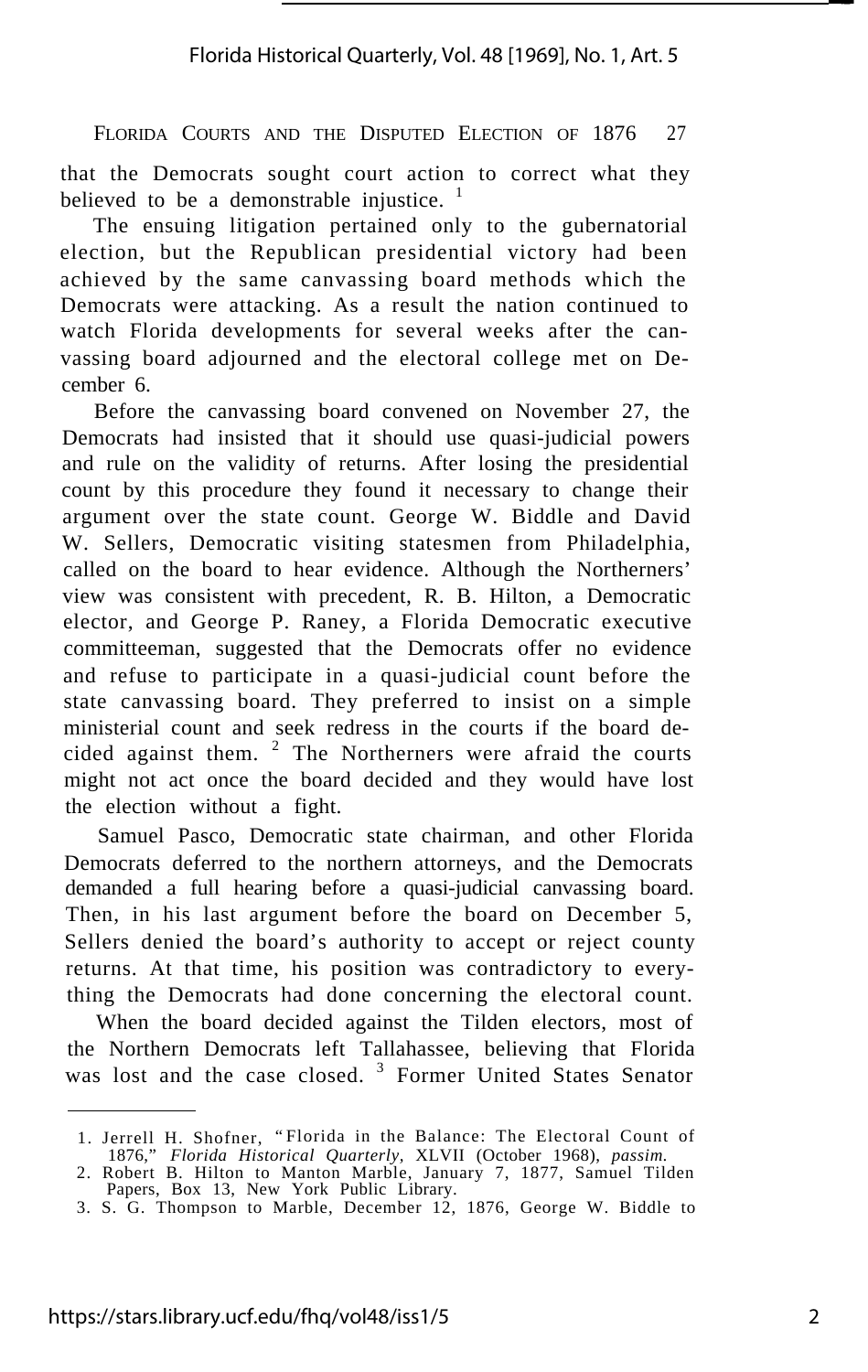David L. Yulee, a Florida Democrat, and C. Gibson, a visitor from Missouri, suggested that the Democratic electors meet and cast their electoral votes for Tilden and apply for a *quo warranto* action against the Hayes electors. This was done on December 6 while the Republican electors were assembling to cast their votes for Hayes. Congress consequently received two electoral certificates from Florida: one met all the legal requirements and declared Florida's four electoral votes for Hayes while the other was signed by the attorney general instead of the governor and gave Florida's votes to Tilden. As the canvassing board began considering the votes for state officials, Hilton and Raney took the initiative in Democratic circles. In behalf of Democratic gubernatorial candidate George F. Drew, they obtained an injunction from the circuit court forbidding the canvassing board from counting the returns except by merely totalling the votes shown on the county returns without any alterations. Such a method would have meant a majority for Drew and the state ticket. Gibson, who remained in Tallahassee after December 6, wrote Tilden that a circuit court decision for the Democratic state candidates would benefit the Democratic presidential case if Congress should later decide to investigate the electoral certificates before they were counted. <sup>4</sup> Neither Tilden nor his associates showed interest in the case, however.

Ignoring the circuit court injunction, the board continued ruling on the validity of returns and excluding them when necessary. Its work was completed on December 8 with the results favoring the Republican state candidates. Attorney General Cocke refused to sign the resulting certificates and wrote a lengthy protest against the entire canvassing board proceeding. Circuit Judge Pleasant W. White cited the board for contempt and ordered a hearing for December 11, but action on this case was postponed at the request of the Democratic lawyers.<sup>5</sup>

Marble, December 15, 1876, John R. Read to Marble, December 15,

<sup>1876,</sup> Manton Marble Papers, Library of Congress. 4. David L. Yulee to Hilton, November 27, 1876, Box 9, David L. Yulee Papers, P. K. Yonge Library of Florida History, University of Florida, Gainesville; Charles Gibson to Samuel J. Tilden, December 9, 1876, Tilden Papers, Box 13.

<sup>5.</sup> *New York Herald,* December 12, 1876; *Augusta* (Georgia) *Chronicle and Sentinel,* December 12, 1876; Marcellus L. Stearns to William E. Chand-ler, December 9, 1876, William E. Chandler Papers, Library of Congress.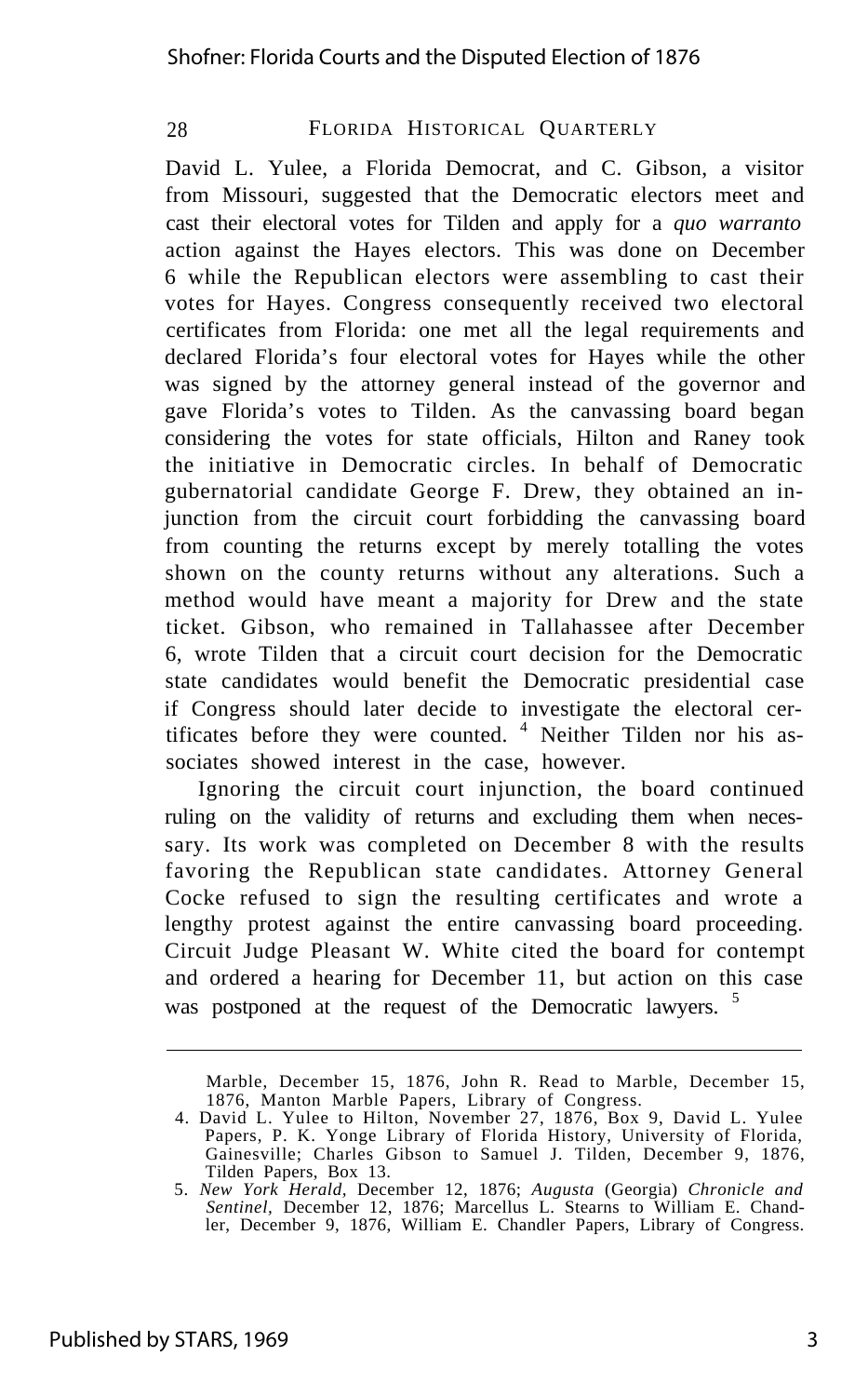The Republicans were not concerned about an adverse court decision. They knew that Judge White was a pronounced Democratic partisan who would give every benefit of doubt to his political cohorts, but they gave notice that any circuit court decision would be appealed to the state supreme court which, like the state canvassing board, was composed of two Republicans and one Democrat. The supreme court was recessed but the justices agreed to hold a special session beginning December 12 because an early decision of the case was important to the state and nation. <sup>6</sup> Chief Justice E. M. Randall was a Republican, originally from Wisconsin. He had been appointed by Governor Harrison Reed in 1868, and he had often aided Reed from the supreme bench during his hectic administration. In 1876 Randall was hoping to replace North Florida District Judge Philip Fraser who had recently died. Randall and Governor Stearns, who was seeking reelection, were personal and political enemies. Associate Justice R. B. Van Valkenberg, the other Republican, was from New York, but he had been living in Jacksonville since the beginning of Reconstruction. O. B. Hart appointed him to the court in 1873. James D. Westcott, Jr., was the Democratic member. He had been appointed by Reed in 1868 after a brief term as attorney general. He was politically ambitious and had received significant Republican support for the United States Senate in 1873. He was also interested in the vacant federal judgeship, and it was believed that he had the support of Republican Senator Simon B. Conover for the post.  $<sup>7</sup>$ </sup>

At the urging of Judge White, R. L. Campbell, a Pensacola lawyer who had joined Hilton and Raney on the Drew case, agreed to drop the contempt case in the circuit court and enter the supreme court for a writ of mandamus ordering Cowgill and McLin to perform a ministerial count. <sup>8</sup> This method meant that the board would have to accept the county returns as certified from the counties without considering evidence or excluding votes. Board compliance with this court order would mean a state victory for the Democrats. Believing their chances

<sup>6.</sup> *Atlanta Daily Constitution,* December 12, 1876. 7. Macon *Georgia Weekly Telegraph and Journal and Messenger,* December 11, 1876.

<sup>8</sup> . Pleasant W. White to Francis P. Fleming, July 23, 1901, Box 28, Manuscript Collection, P. K. Yonge Library of Florida History.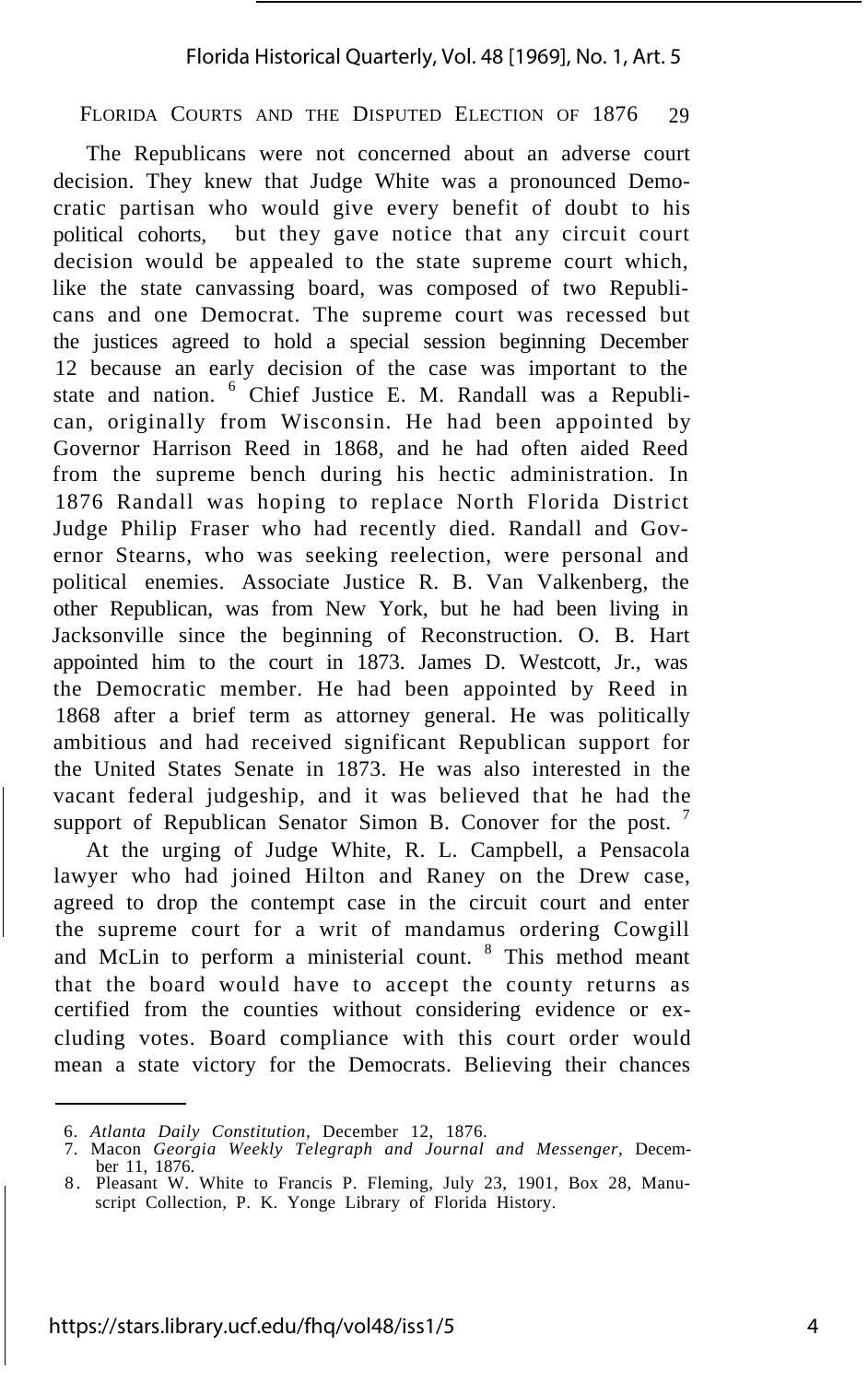before the court good, the Republican board members agreed to abide by the court's decision. The *New York Times* expressed relief that the case had been transferred to the supreme court whose "decision will be respected, for it is beyond a suspicion of partisan action." <sup>9</sup> The *Times* also pointed out that the litigation pertained only to state officials and its result would have no effect on the presidential election.

The nation continued to watch proceedings in Tallahassee. William E. Chandler, who had managed the Republican case before the state canvassing board, wrote Governor Stearns that public opinion was favorable in the North and the Republicans should fight boldly in Florida. In answer to Governor Stearns' request, Chandler asked General Lew Wallace to return to Florida and assist the Republican lawyers there. Wallace did not arrive until December 17. In the interim J. P. C. Emmons of Jacksonville represented the Republican board members. Chandler sent funds to the now bankrupt Florida Republican party, part of which was used to pay Emmons \$500 a week. Unlike Chandler and his national associates, neither Tilden nor any of his supporters showed any concern with the Florida proceedings until the local Democrats had won their case. As late as November 24, Manton Marble, former editor of the New York *World* and friend of Tilden, who had visited Tallahassee, advised the Democratic presidential candidate not to be "zealous for appeal in the Supreme Court of Florida." <sup>10</sup>

The Congress which met in December 1876 had a Republican majority in the Senate and a Democratic majority in the House of Representatives. The Democrats wanted information which would strengthen their case when Congress met in February to count the disputed electoral votes and the Republicans sought information to defend their position from attack. Both houses sent investigating committees to Louisiana, South Carolina, and Florida. The majority party in each house dominated its committee and both submitted majority and minority reports depending on partisan interpretations of their work. The Senate

<sup>9</sup> . *New York Times,* December 12, 1876.

<sup>10.</sup> Stearns to Chandler, December 11, 13, 1876, F. B. Sherwin to Chandler, December 14, 1876, M. Martin to Chandler, December 21, 1876, Stearns to Chandler, December 22, 1876, Chandler Papers; *Atlanta Daily Con-stitution,* December 19, 1876; Marble to Tilden, December 24, 1876, Marble Papers.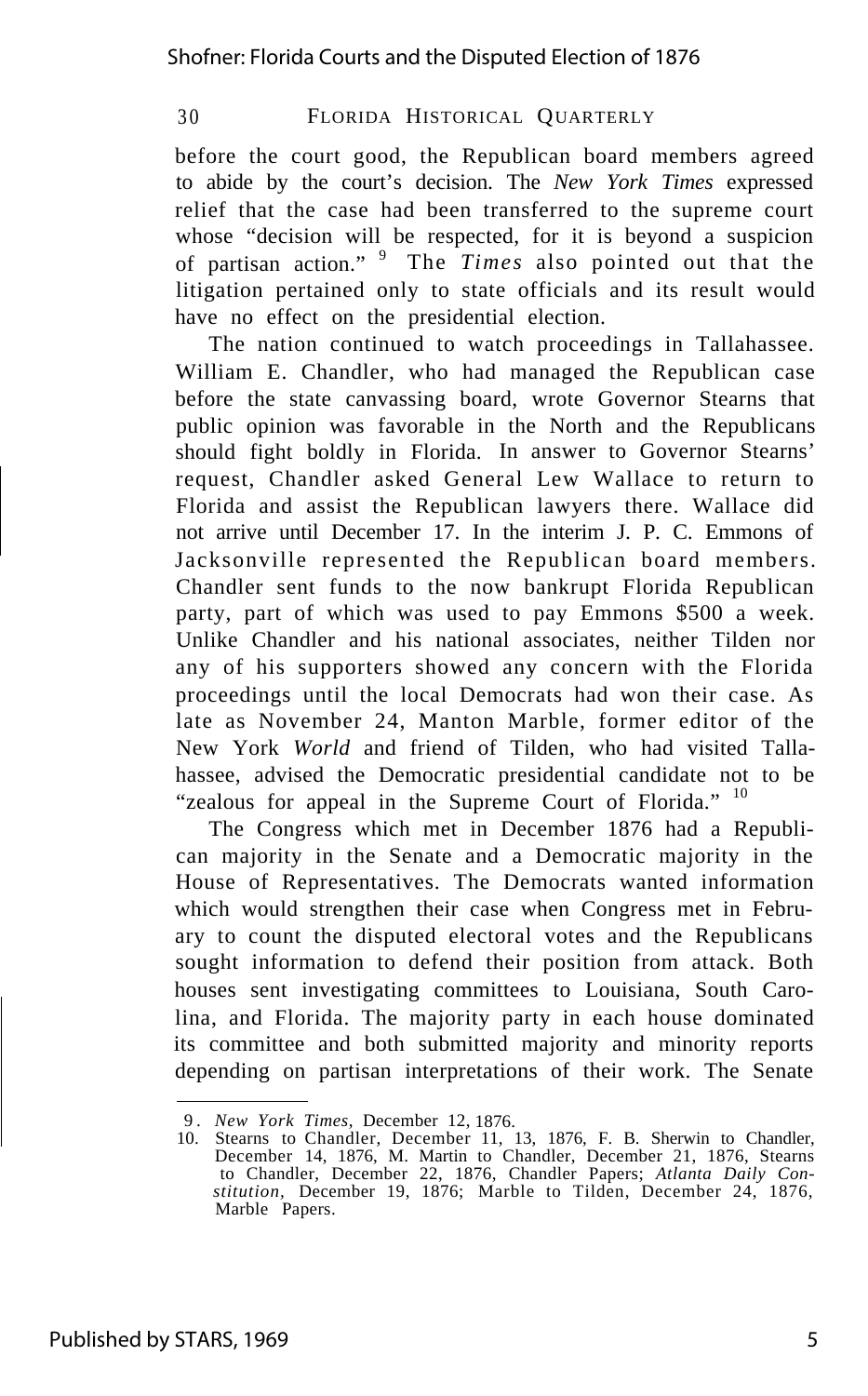#### Florida Historical Quarterly, Vol. 48 [1969], No. 1, Art. 5

#### FLORIDA COURTS AND THE DISPUTED ELECTION OF 1876 31

committee chairman, A. A. Sargent, later said that William E. Chandler was the author of the majority report. A Florida Republican stated that Sargent was the best replacement for Chandler that the party could have sent to Florida.<sup>11</sup> Both Senate and House committees were travelling in Florida taking sensational testimony while the court case was being argued. The publicity given the committees, together with the judicial proceedings, created suspense and uncertainty about the Florida case during December and January.

The writ of mandamus was issued by unanimous decision on December 14. Drew, claiming 24,613 votes to 24,116 for Stearns, argued that the board had usurped judicial functions and powers by going behind the county returns and accepting evidence. It had erred in rejecting the Manatee County return and in refusing to canvass Jackson, Monroe, and Hamilton counties according to the face of the returns. On December 16 McLin and Cowgill filed an answer. The Manatee return was so irregular that they were unable to determine the true vote. In Jackson, Hamilton, and Monroe, evidence had demonstrated that their returns were false and fraudulent. Cocke filed a separate answer saying that the order did not apply to him since he had voted to count the returns in question. The court refused to accept the answer from McLin and Cowgill because it was "argumentive and evasive." They were ordered to amend their answer and include specific grounds for their actions by noon, December 18. <sup>12</sup>

The Republican board members refused to answer the court order, claiming that the court had no jurisdiction. The board had met, performed its duty, and ceased to exist, they insisted. Having ceased to exist, no court could reach the board or its members. The Democratic attorneys answered that the board had not completed its duties properly and therefore its life had not ended. Counsel argued the case until December 22 when Cowgill and McLin decided to file their amended answer to the court. But on the following day they again declined to deliver

<sup>11.</sup> Leon Burr Richardson, *William E. Chandler: Republican* (New York, 1940), 197; Chandler to Rutherford B. Hayes, January 24, 1877, Sherwin to Chandler, December 21, 1876, 12. 16 *Florida Reports* 19-20, 27, 29 Chandler Papers. (1876); Washington *National Repub-*

*lican,* December 18, 1876; *New York Daily Tribune,* December 18, 1876.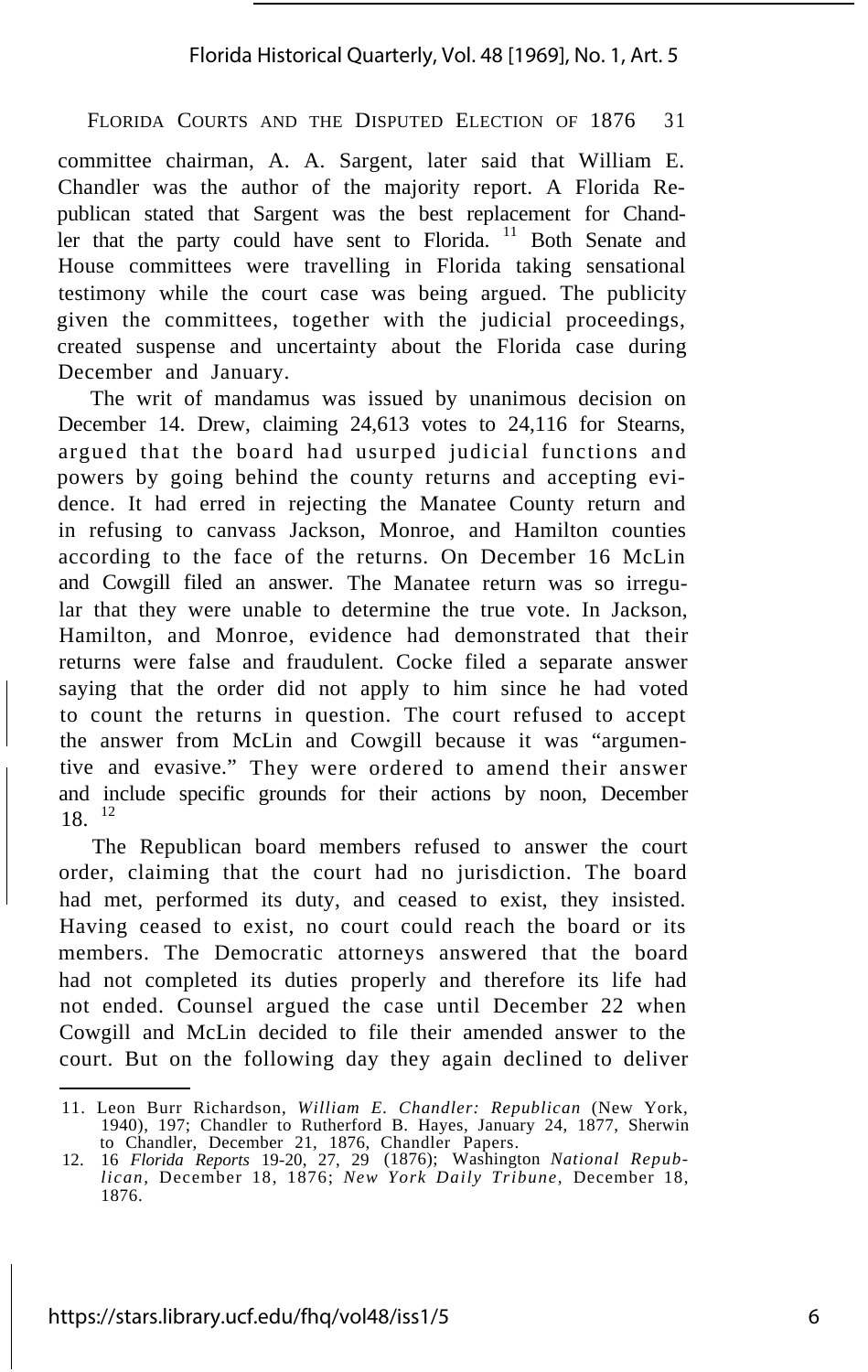their answer and the court issued a peremptory writ directing them to count the votes as shown on the county returns and declare the results. They were to complete the count by December 27 $^{-13}$ 

The unanimous decision of the supreme court surprised the Democrats and alarmed Republicans. Although it specifically concerned only the gubernatorial election, a decision that the board had no power to throw out returns would indirectly affect the presidential election which had been decided by that procedure. The *New York Times,* which had praised the Florida court for its impartiality, termed the decision a "judicial crime." The Democrats had been uncertain about Judge Van Valken*berg's ruling,* but they had expected Randall to support the Republicans because of his interest in the North Florida federal judgeship.  $14$ 

Senator Sargent, however, thought the decision would have been the same no matter how the case was handled. He observed, "There are rivalries and jealousies here that have too much influence even on judicial minds . . . . The state is gone and forever." Governor Stearns declared, "This beats us in the state but we shall try to save Hayes. The opinion is a surprise to everyone here." Secretary of State McLin, who was also an aspirant for the vacant judgeship, wrote, "Randall was only glad of an opportunity to sacrifice Stearns. The traitor would have destroyed the electoral vote if necessary to make his spite on Stearns and one or two others." <sup>15</sup>

Senator Sargent advised northern Republicans that the principle of the decision left enough discretion for the board to save the electoral votes, but that the court proceedings would have to be watched closely. The local Republicans were without funds for lawyers and were no longer interested after having lost the local election. Worried about the *quo warranto* pending before Judge White against the Hayes electors, Sargent suggested providing a good lawyer with funds to try the case if it came up,

<sup>13. 16</sup> *Florida Reports* 52 (1876); *New York Times,* December 24, 1876; *Atlanta Daily Constitution,* December 23, 1876; C. E. Dyke to C. W.

Jones, New York *World,* December 23, 1876. 14. *New York Times,* December 29, 1876; Hilton to Marble, December 23, 1876, Marble Papers.

<sup>15.</sup> Aaron A. Sargent to Oliver P. Morton, December 22, 1876, Stearns to Chandler, Samuel B. McLin to Chandler, December 24, 1876, Chandler Papers.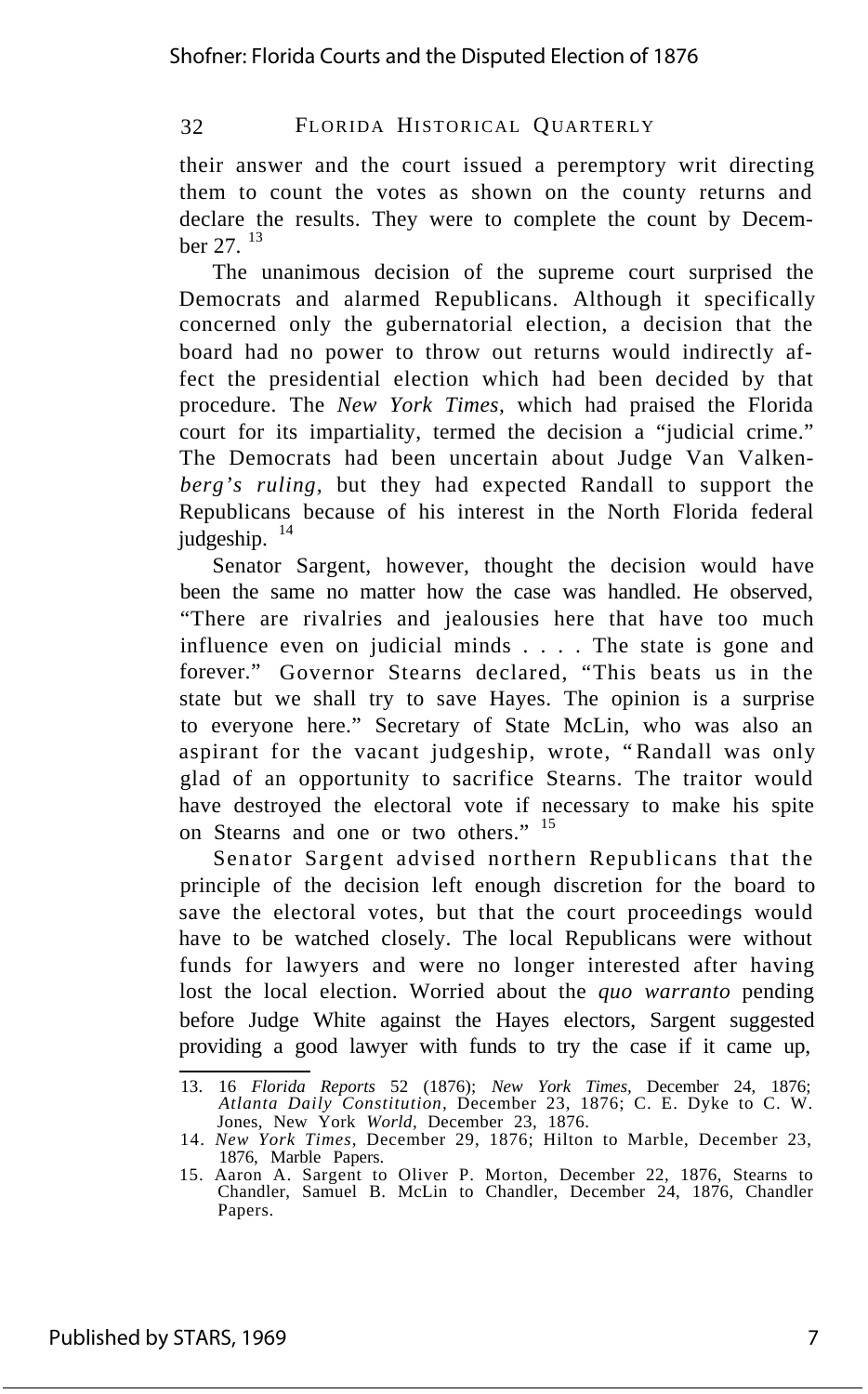because "a judgment against our electors during the next month might ruin the nation."  $16$ 

McLin and Cowgill first decided to resist the court's order and apply to the United States courts for relief if state authorities arrested them. The Democrats had been careful to avoid any reference to the presidential electors which might bring the federal courts into the affair. But McLin and Cowgill had observed a similar controversy in South Carolina in late November. Federal Judge Hugh L. Bond ordered the release of South Carolina canvassing board members who had been arrested for disobeying a state court order. Bond reasoned that a federal issue was involved because part of the board's duties were to count votes for federal officers according to a federal law, and they had been arrested for acts committed in performing these duties. <sup>17</sup> The Florida canvassing board members believed they could invoke this precedent if necessary.

Governor Stearns announced that the court decision settled the state election and advised the board to comply with it. Cowgill agreed with Stearns and the matter seemed to be settled without anyone going to jail. McLin notified Cocke and Cowgill to meet with him on December 27 and carry out the court order. Meanwhile, Senators Chandler, Oliver P. Morton of Indiana, and John Sherman of Ohio had considered the Florida court activities in light of national public opinion. They decided that even though the court was not dealing with presidential electors, the state and national Republican majorities both depended on the canvassing board's power to exclude returns. An adverse decision against the state Republican candidates would reflect on the national election. Chandler wrote Lew Wallace that the country would stand for a total disregard of the court order, but if the board once admitted that the court could direct its actions there was nothing to prevent a similar decision pertaining to the presidential election. <sup>18</sup>

<sup>16.</sup>

<sup>17.</sup> Sargent to Morton, December 22, 1876, Chandler Papers. Washington *National Republican,* December 23, 1876; Hilton to Marble, December 31, 1876, Tilden Papers, Box 14; Francis Butler Simkins and Robert H. Woody, *South Carolina During Reconstruction* (Chapel Hill, 1932), 521-22.

<sup>18.</sup> *Atlanta Daily Constitution,* December 27, 1876; *New York Daily Tribune,* December 27, 1876; *Cincinnati Commercial,* December 27, 1876; Washington *National Republican,* December 27, 1876; New York *World,*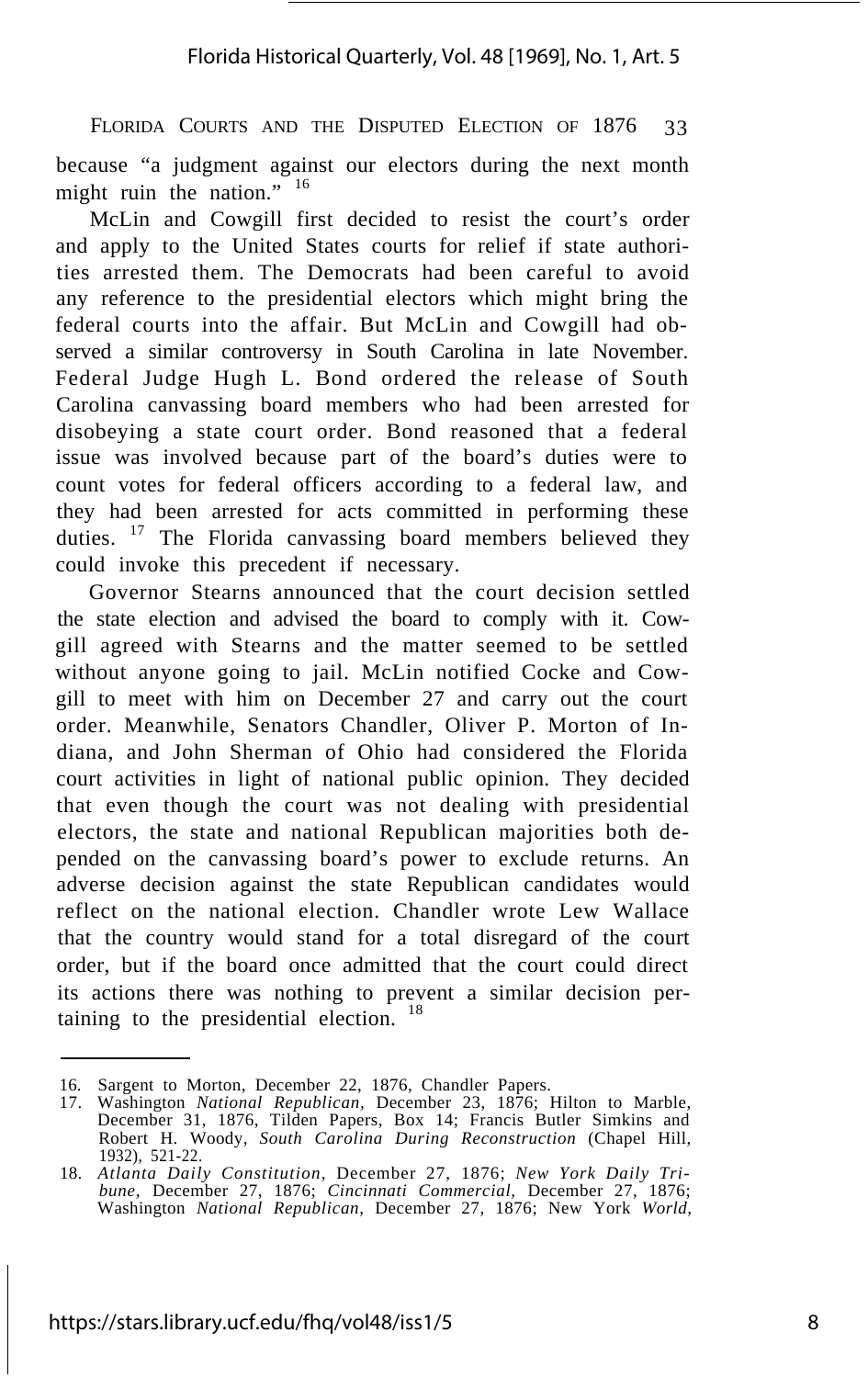On December 26, Chandler and his fellow Republicans took measures to prevent the court order from being obeyed. Wallace and Governor Stearns were instructed to disregard the Florida Supreme Court's order. It is not clear whether Stearns acquiesced in this move, but Secretary McLin notified the canvassing board members not to meet according to his earlier notice because he and Cowgill were filing a motion to set the mandamus aside. George H. Williams, former attorney general under President Grant, arrived in Tallahassee on December 28 to assist in legal matters and also to assure Florida Republicans of administration support. Senator Sherman telegraphed Federal Judge William B. Woods at Montgomery, Alabama, that the presence of a federal judge at Tallahassee might be necessary to secure justice. He asked if Woods would go to Tallahassee since there was no federal judge in that district. Woods replied that he would go wherever duty required.  $19$ 

The Democrats attempted to create public opinion against this new maneuver and destroy the canvassing board members' confidence in national support. Democratic newspapers printed a report that Judge Woods would refuse to go to Tallahassee and intervene if McLin and Cowgill were arrested for contempt of court. Woods denied the report, but only after the crisis had passed. Attorney General Cocke disregarded McLin's notice that the board would not convene and reported to the secretary of state's office at the appointed time. He obtained McLin's permission to count the votes alone and announced the results showing a 497 majority for Drew and a ninety-four majority for the Tilden electors.<sup>20</sup>

December 21, 1876; *Savannah Morning News,* January 1, 1877, quoting Tallahassee *Floridian; Chicago Times,* December 27, 1876; 16 *Florida Reports* 52-54 (1876); Chandler to Lew Wallace, December 25, 1876, Chandler Papers. *New York Daily Tribune,* December 27, 1876; *Cincinnati Commercial,*

<sup>19.</sup> December 28, 1876; *New York Herald,* December 26, 1876; *New Orleans Daily Picayune,* January 4, 1877, quoting *Chicago Times; Washington Sentinel,* December 30, 1876; *Augusta Chronicle and Sentinel,* December 28, 1876; *Atlanta Daily Constitution,* December 28, 1876; William B. Woods to John Sherman, January 1, 1877, Sherman Papers, Library of Congress.

<sup>20.</sup> Tallahassee *Weekly Floridian,* January 2, 1877; *Augusta Chronicle and Sentinel,* December 29, 1876; Macon *Georgia Weekly Telegraph and Journal and Messenger,* December 26, 1876; *Cincinnati Commercial,* De-cember 28, 1876; New Orleans *Daily Picayune,* January 4, 1877; *Savannah Morning News,* January 1, 1877; Tallahassee *Weekly Floridian,* January 2, 1877: Woods to Sherman, January 8, 1877, Sherman Papers.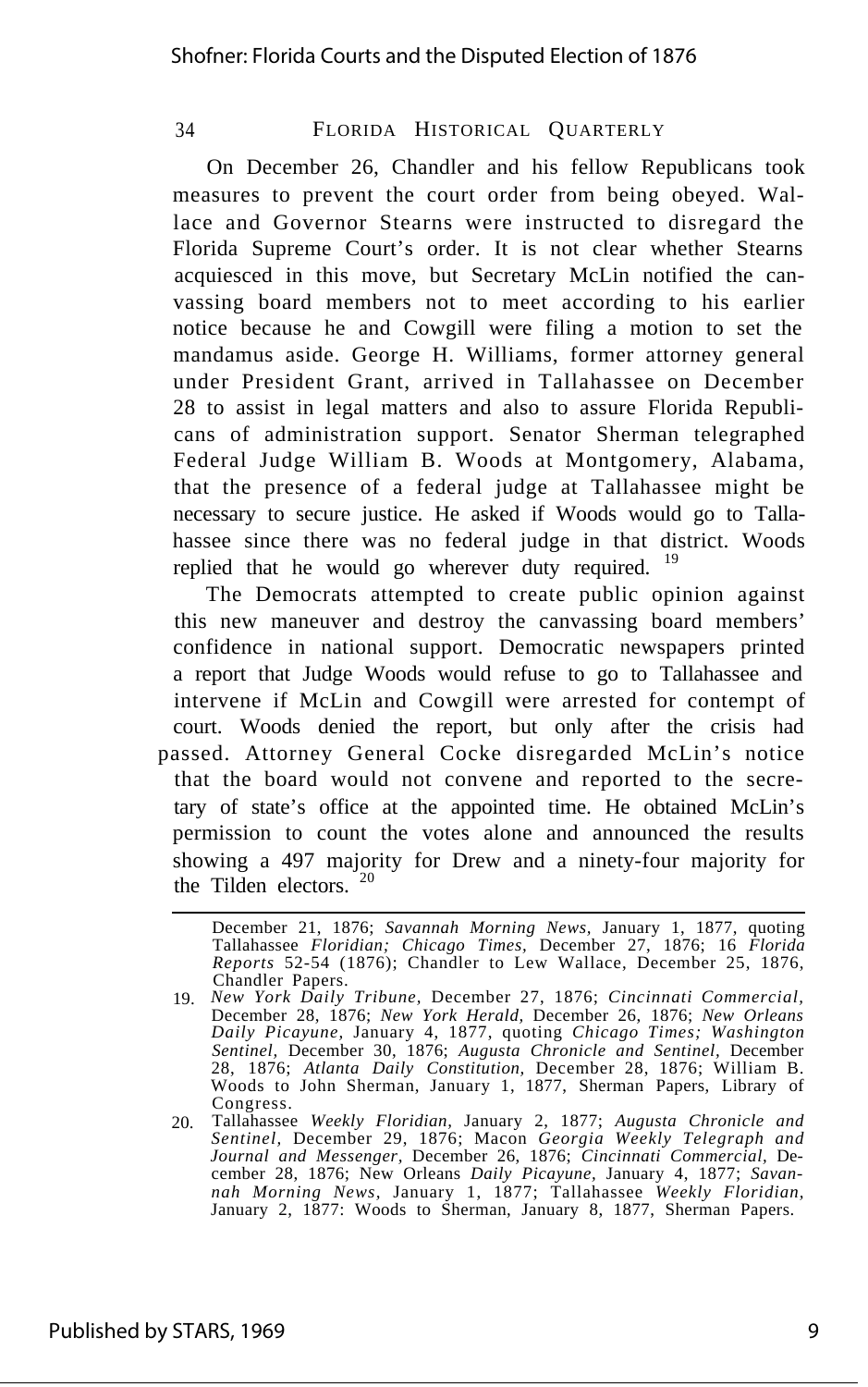The two Republican board members then decided to obey the court order under protest and gratuitously to include a recount of the electoral votes showing a Hayes majority according to the method prescribed by the court. At four o'clock, December 28, McLin and Cowgill answered the writ, protesting that the board had ceased to exist and that the court could not revive it. The protest was accompanied by a certificate showing a majority for Drew and Noble A. Hull. The vote was 24,179 to 23,984. The certificate also showed a 208 majority for Hayes over Tilden. This had been accomplished by counting the Republican version of the Baker County return, which the board had unanimously thrown out during the original count, and excluding the entire Clay County return on the ground that it was irregular on its face.  $21$  Judge Cocke refused to join in the board action pertaining to the presidential count.

On January 1, 1877, Supreme Court Justice Westcott,, speaking for a unanimous court, refused to accept the canvassing board's answer and directed a strict compliance with the peemptory writ by five-thirty that same afternoon.<sup>22</sup> When the board corrected its answer, the court accepted it. This response to the court order elected Drew and Hull as governor and lieutenant governor. R. H. M. Davidson, Democratic candidate for the first congressional district, won over W. J. Purman. The Republican candidate for the second district, Horatio Bisbee, Jr., retained a majority over J. J. Finley, but Finley contested and was later seated by the House committee on privileges and elections. Both houses of the legislature had Democratic majorities. There was no reference to the presidential electors. <sup>23</sup>

All federal troops had been withdrawn from Tallahassee on

<sup>21. 16</sup> *Florida Reports* 63 (1876); Macon *Georgia Weekly Telegraph and Journal and Messenger,* December 26, 1876; *New York Daily Tribune,* December 28, 1876; *Thomasville* (Georgia) *Times,* December 30, 1876; *Atlanta Daily Constitution,* December 29, 1876; New York *World,* January 18, 1877.

<sup>22. 16</sup> *Florida Reports* 63 (1876).

<sup>23.</sup> *A Historical and Legal Digest of All the Contested Election Cases in the House of Representatives of the United States from the First to the Fifty-Sixth Congress, 1789-1901,* 56th Cong., 2nd Sess., *House Document No. 510,* Serial No. 4172, p. 326; A. B. Hawkins to Matt W. Ransom, February 21, 1877, Ransom Papers, Southern Historical Collec-tion, University of North Carolina at Chapel Hill; E. I. Alexander to Patterson Sanders, February 13, 1877, W. Carlton Smith Collection, Madison, Florida; Wallace to Chandler, January 1, 1877, Chandler Papers.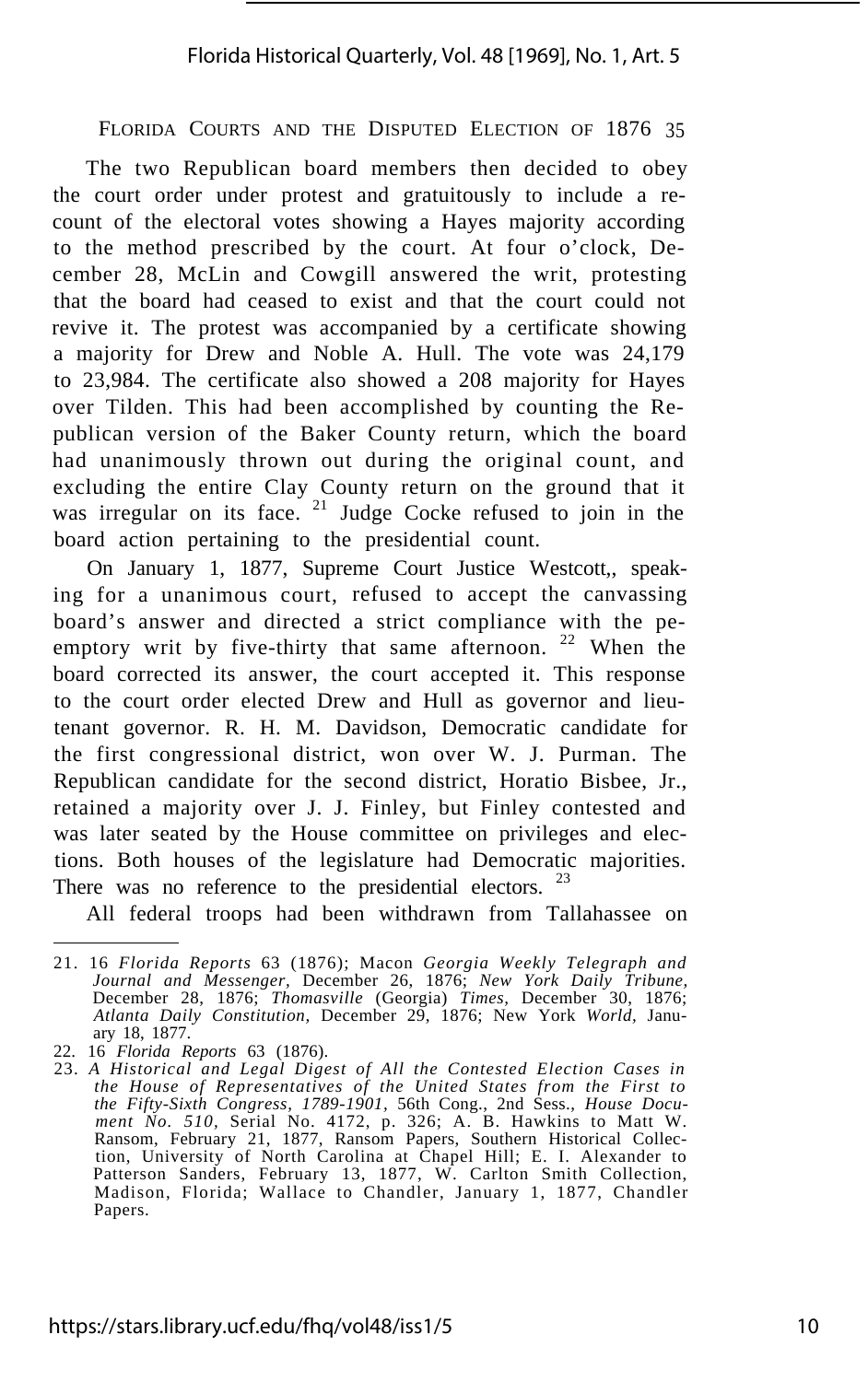December 9, except one infantry company which remained until January 18, 1877.  $24$  General Thomas H. Ruger watched the Florida situation from his South Carolina headquarters, but instructed the company commander in Tallahassee not to interfere unless the civil authorities were unable to preserve order and then only on request from local officials. Governor-elect Drew asked Stearns to have some federal troops present on the capitol grounds during the inauguration. <sup>25</sup> Governor Stearns made no attempt to carry on a government in conflict with the new Democratic administration as had been rumored. Despite the assembly of a large crowd of Negro and white citizens, Drew and Hull were inaugurated peacefully on January 2, 1877. <sup>26</sup> President Hayes' subsequent removal of troops from Louisiana and South Carolina in April, long regarded as part of the "compromise of 1877" and the "end of Reconstruction in the South," had nothing to do with Democratic accession to power in Florida. Some of the legends which still circulate in Tallahassee and elsewhere in Florida about the dramatic inauguration are embellishments of the actual events.

Newspapers in neighboring states hailed a great Democratic victory in Florida.  $27$  Drew's inauguration satisfied many members of both parties. Wilkinson Call, a Tilden elector, denounced some of his fellow Florida Democrats as unwilling to work for Tilden's election once they had won the state offices. This was one reason the Democratic lawyers had not insisted on a recount of the electoral votes under the court order.  $28$  Hilton, Raney, Campbell, and probably Samuel Pasco were satisfied with the state victory regardless of the outcome of the presidential con-

<sup>24.</sup> *New York Herald,* December 9, 1876; Jacksonville *Daily Florida Union,* January 20, 1877; Edward C. Williamson, "The Era of the Democratic County Leader: Florida Politics, 1877-1893" (unpublished Ph.D. dissertation, University of Pennsylvania, 1954), 43.<br>Adjutant General to Captain Mills, December 20, 1876, Thomas H.<br>Ruger to Stearns, December 22, 1876, adjut

<sup>25.</sup> Mills, December 30, 1876, Ruger to Mills, January 2, 1877, Telegrams Sent, Records of U. S. Army Commands, Department of the South, Record Group 98, National Archives; Washington *National Republican*, January 3, 1877.<br>January 3, 1877.<br>*St. Louis Dispatch*, January 3, 1877; *New York Times*, January 4, 1877;<br>*Chicago Daily Tribune*, January 4, 1877; Ja

<sup>26.</sup>

<sup>27.</sup> January 2, 1877, Tilden Papers, Box 13. *Savannah Morning News,* January 3, 1877; *Atlanta Daily Constitution,* January 5, 1877.

<sup>28.</sup> Wilkinson Call to Marble, January 5, 7, 1877, Tilden Papers, Box 13.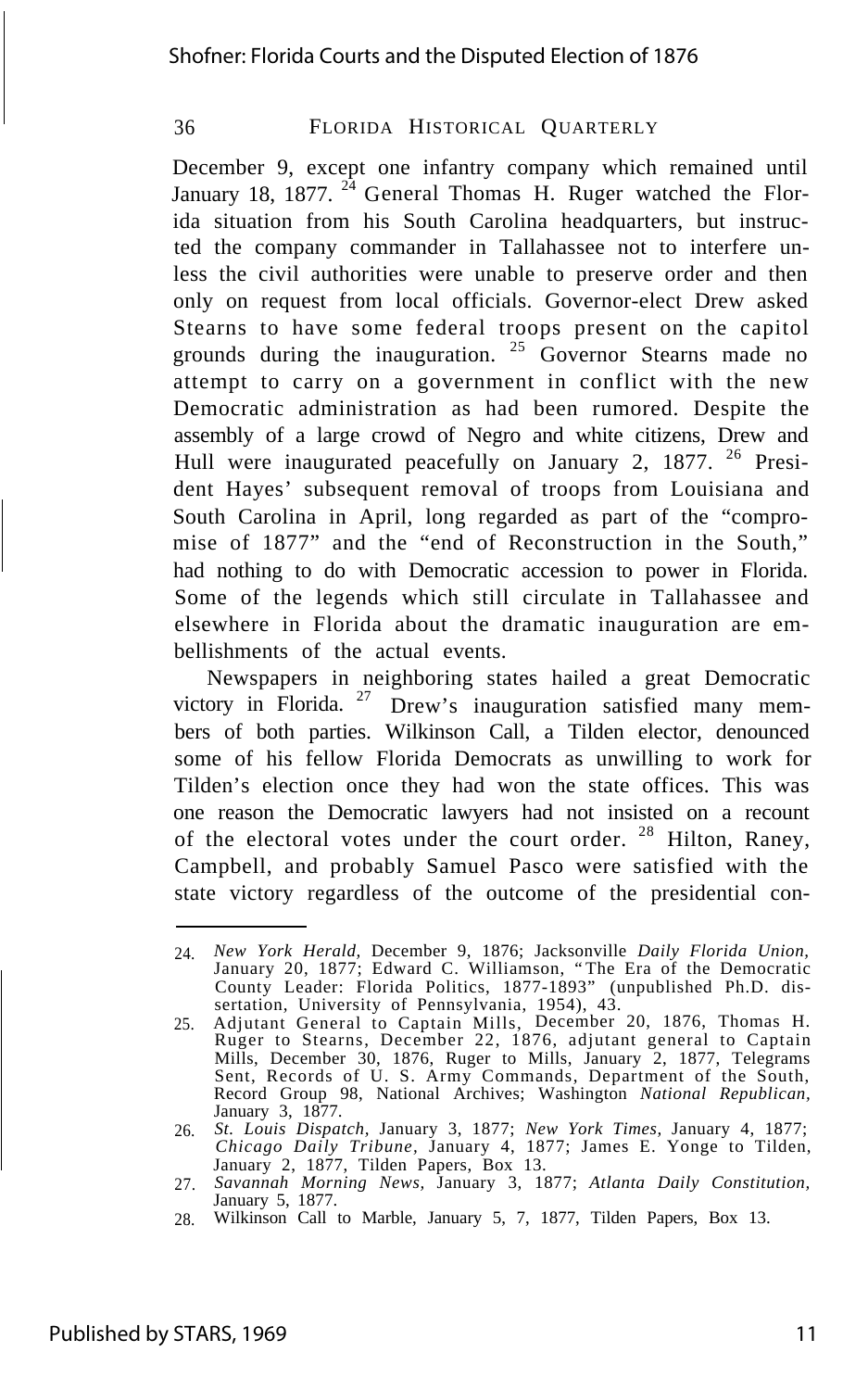troversy. Jesse T. Bernard, a Democratic lawyer just elected mayor of Tallahassee, wrote a Republican friend in Philadelphia expressing his satisfaction with Drew as governor and Hayes as president. The recipient of this news forwarded it to Hayes, noting his amazement at the speed with which Bernard and other southern democrats were dropping Tilden in lieu of the governorship. <sup>2</sup> <sup>9</sup> Governor Stearns' secretary wrote Senator Chandler, "I believe it possible to have this incoming State administration thoroughly in accord with the Hayes government." <sup>30</sup> The Republican Jacksonville *Florida Union* editorialized: "If we have got to have a Democratic State government, we rejoice that there is so little of the old Democracy in it." <sup>31</sup>

The election of Drew, who had been defeated initially by the same count which defeated Tilden, encouraged the national Democrats but it did nothing for their legal position. When the Republican-controlled supreme court decided for the Democratic state candidates, Manton Marble and some of his northern associates became once more interested in Florida affairs. Some of them misunderstood and thought the court was ordering a recount of the entire election. R. B. Hilton cautioned that the mandamus related to the state election only. The arguments which he and the Florida Democrats were pursuing for a ministerial count were contradictory to the position taken by northern Democratic counsel when Tilden's case was lost before the canvassing board. Hilton explained that he had not insisted on correcting the final action of the board because Judge Westcott advised him that nothing could be done about it. He reminded Marble that the other two judges were Hayes supporters and inferred strongly that the indirect benefit for Tilden was much more than the northern lawyers had been able to achieve. "I remind you," Hilton concluded, "we are before an unfriendly court none of whom are men of the highest character. Our northern friends did not send *us* an ex-United States Attorney General to advise with." 32

<sup>29.</sup> Thomas Donaldson to Hayes, December 18, 1876, microfilm of Papers relating to the election of 1876, Library of Congress. Hayes

<sup>30.</sup> Sherwin to Chandler, January 3, 1877, Chandler Papers.<br>31. Jacksonville *Daily Florida Union*, January 5, 1877.

<sup>32.</sup> Jacksonville *Daily Florida Union,* January 5, 1877. Hilton to Marble, December 27, 31, 1876, January 4, 7, 1877, Tilden Papers, Box 13.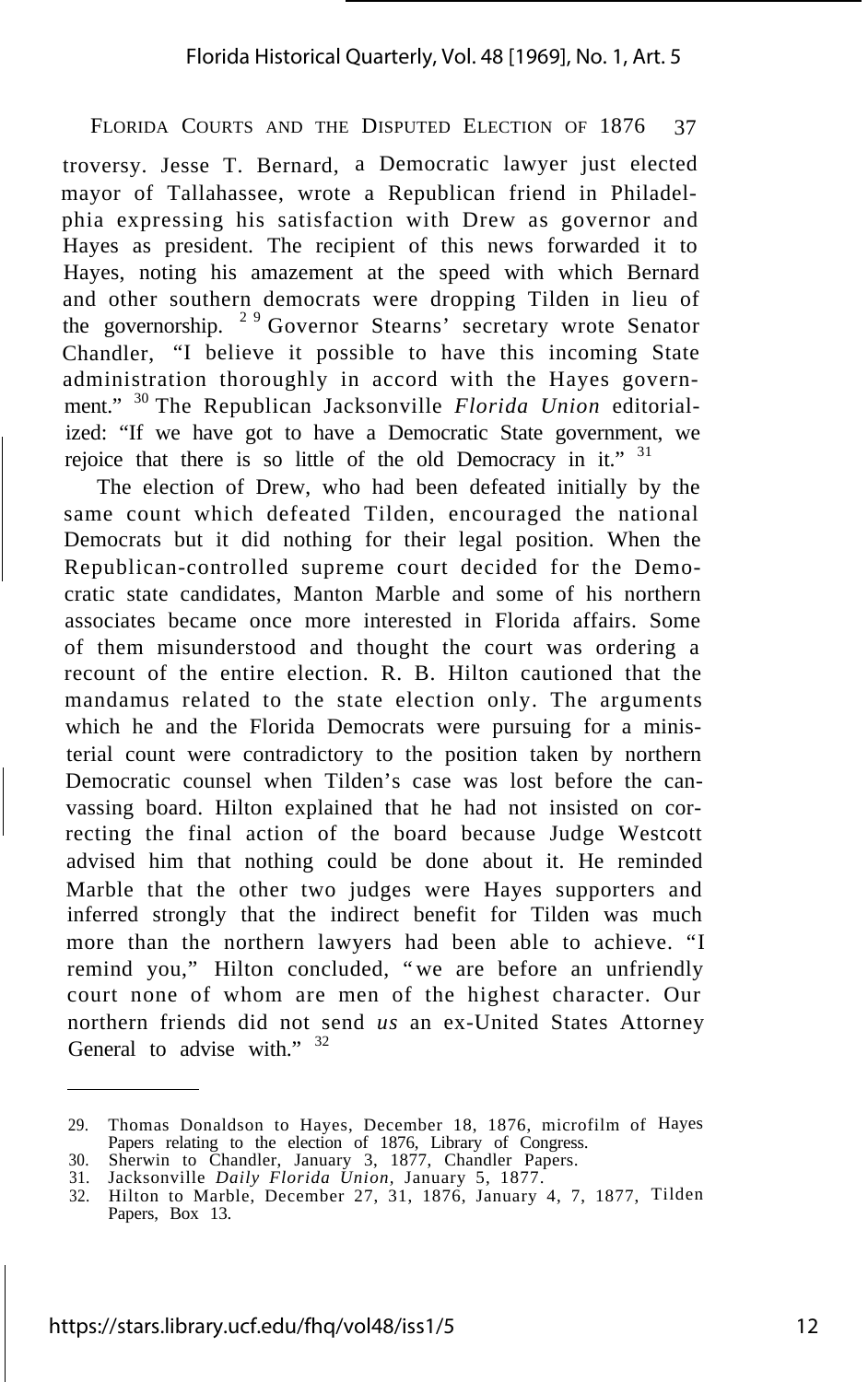Wilkinson Call, Edward A. Perry of Pensacola, and Edward M. L'Engle of Jacksonville disagreed with Hilton, Raney, and Pasco. They thought the mandamus decision for Drew should be applied to the case of the Tilden electors. They announced on January 2 that they would take the matter to the supreme court. <sup>33</sup> This suit was quickly abandoned though, because the board members went out of office when Drew was inaugurated. Everyone agreed that a court order carried out by the Democratic officials who replaced McLin and Cowgill would be of little value. After lengthy correspondence with Marble in New York, Call abandoned plans for a writ of *quo warranto* from the supreme court because that body refused to consider it until the regular session beginning January 9, and there seemed little chance that it would accept original jurisdiction even then. <sup>34</sup> Call and other Democrats interested in Tilden's election decided to proceed with the *quo warranto* action in Judge White's court and at the same time have the state legislature, a majority of which was sympathetic toward Tilden, enact legislation providing for a new canvass of the presidential votes. <sup>35</sup> Charles Gibson of Missouri had suggested in late November 1876 that the legislature be induced to memorialize Congress asking that Florida's electoral vote be disregarded as a fraud. Charles P. Thompson, chairman of the House of Representatives' investigating committee in Florida, advised that nothing more could be gained in the courts. He suggested that the state legislature call for a new canvass for presidential electors. R. B. Hilton also suggested that the Democrats rely on Governor Drew and the new legislature.  $36$ 

While the Democrats worked through the legislature on the main floor of the capitol building and in Judge White's court in the basement, the Republicans were still concerned about the

<sup>33.</sup> *New York Times,* January 4, 1877, Call to Marble and Marble to Call, January 5, 1877, Call to Marble, January 6, 1877, Marble to Call, January 7, 1877, Tilden Papers, Box 13.

<sup>34.</sup> Call to Marble, January 7, 1877, Hilton to Marble, January 4, 1877, Tilden Papers

<sup>35.</sup> Call to Marble, January 8, 1877, Samuel Pasco to Marble, January 8, 1877, Edward A. Perry to Clarkson N. Potter, January 22, 1877, Tilden Papers; *New York Daily Tribune,* January 12, 1877.

<sup>36.</sup> C. Gibson to Tilden, November 28, 1876, Charles P. Thompson to Tilden, January 4, 1877, Hilton to Marble, December 31, 1876, Tilden Papers.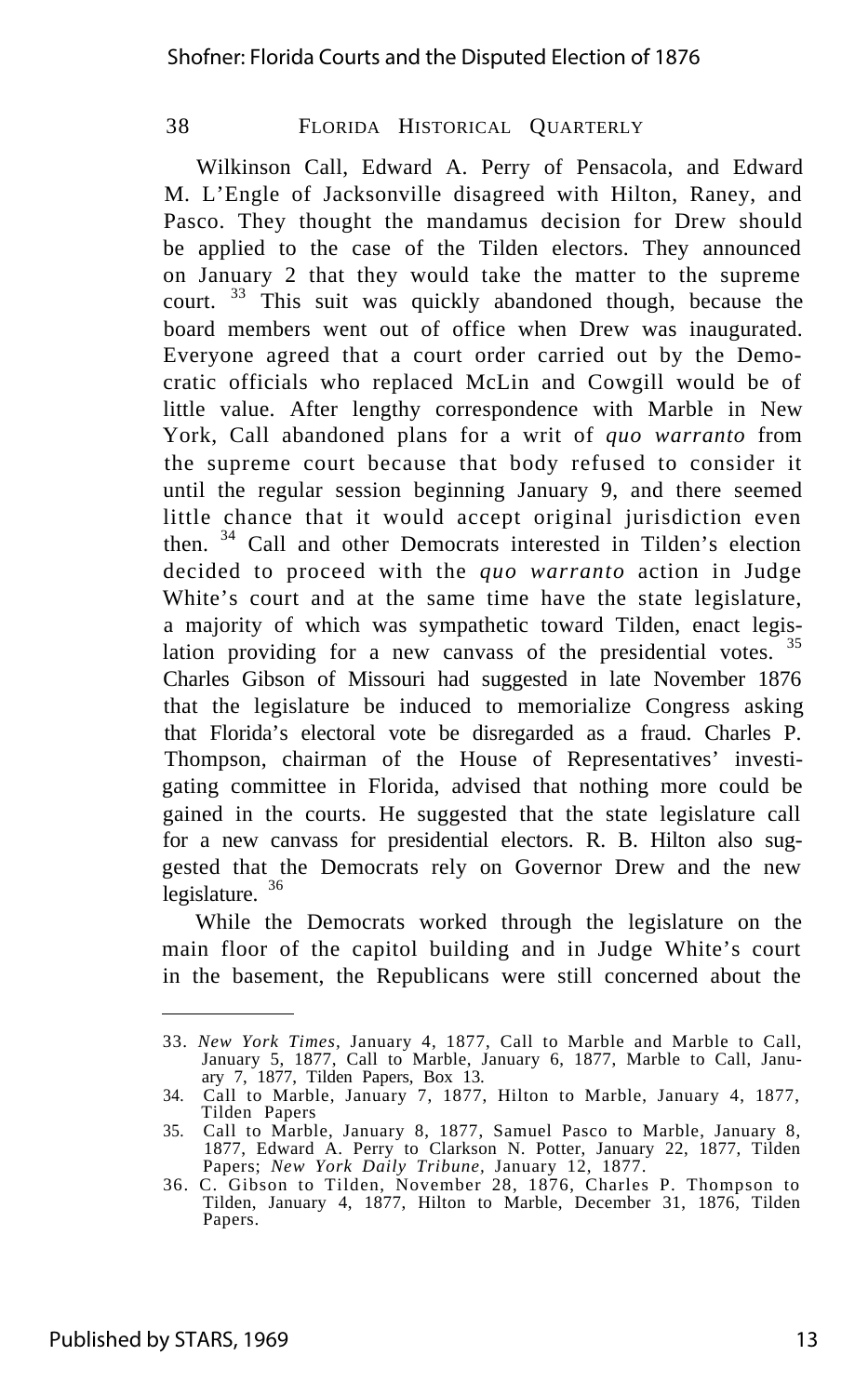supreme court justices and the vacant federal judge's office. Secretary of State McLin was seeking the appointment and had obtained recommendations from numerous Florida Republicans. <sup>37</sup> The Republican party was indebted to McLin whose political future had been destroyed by the Democratic state victory. Democratic officials were already preparing embezzlement charges against him for alleged acts committed as secretary of state. <sup>38</sup>

Judge Westcott proclaimed his satisfaction with the canvassing board's decision for the Democratic state officials and the Republican presidential electors. This position kept Westcott in Senator Conover's favor for the judgeship. Conover, opposed to Governor Stearns and favoring the Republican national administration, was expected to have an influential voice in filling the vacancy. Chief Justice Randall, who also disliked Stearns, said he thought the presidential electors' vote was a matter beyond the court's jurisdiction. <sup>39</sup>

As long as these men had hopes of receiving the appointment, they were not expected to desert the Republican electors. Early in December Governor Stearns, for this reason, had advised United States Attorney General Alphonso Taft that no appointment should be made until the election excitement had passed. In early January Taft was again cautioned against filling the office for a few weeks. Thomas Settle of North Carolina, to whom the party was indebted for recent election activities, was actually appointed in late December, but his name was quickly withdrawn from consideration.

Lew Wallace, back in Florida for the third time to defend the Republican electoral vote, was relieved when the appointment was withdrawn. He warned, "in all earnestness, if that vacancy is filled I am broken down here completely. . . . Keep

<sup>37.</sup> McLin to Chandler, December 24, 1876, January 2, 5, 1877, Charles H. Pearce to Chandler, January 11, 1877, W. W. Hicks to Chandler, January 25, 1877, Chandler Papers.

<sup>38.</sup> Indictment, State *v.* Samuel B. McLin, Fall Term 1877, Circuit Court Records, Leon County, Florida.

<sup>39.</sup> Wallace to Chandler, January 15, 1877, Chandler Papers.

<sup>40.</sup> Stearns to Alphonso Taft, December 3, 1876, Horatio Bisbee to Taft, January 4, 1877, Letters Received, Attorney General's Papers, Records of Department of Justice, Record Group 60, National Archives; McLin to Chandler, January 2, 1877, Wallace to Chandler, January 15, 1877, Chandler Papers.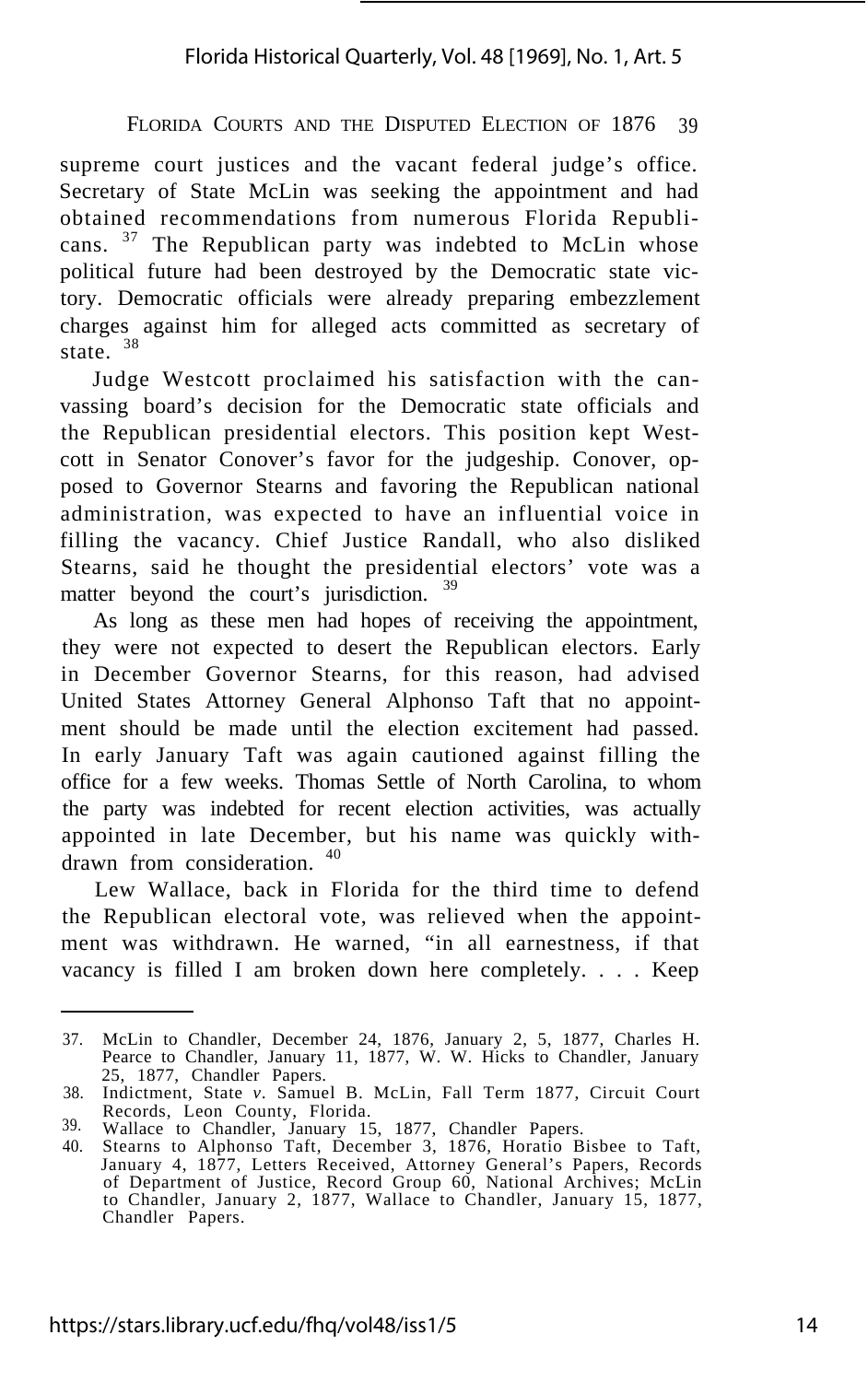that vacancy open, and the vote of Florida for Hayes is under good protection so far as the courts of the state are concerned." <sup>41</sup> Meanwhile, Wallace promised McLin his support for the office, but explained that nothing could be said until the electoral vote was beyond recall by the supreme court. <sup>42</sup>

There was never much chance that any Florida Republican could obtain the appointment. Settle was a prominent Republican who was being considered for a possible cabinet position if Hayes was seated as President, but he preferred the certain judgeship to the uncertain Washington post. <sup>43</sup> He was acceptable to Conover, and Democratic Senator Charles W. Jones was opposed to any Florida Republican for the position. <sup>44</sup> Settle's nomination was sent to the Senate on January 26 after it was too late for adverse court action. McLin was promised a judgeship in New Mexico territory, but the Senate ultimately denied confirmation because of Conover's opposition.

In early January a joint congressional committee was still working out details of an electoral commission to count the disputed electoral votes, but the general principles of the bill were decided. It appeared that the electoral commission would consider evidence concerning electoral certificates which were referred to it. For the first time Abram S. Hewitt of New York, Tilden's campaign manager, showed concern for the Florida controversy. He recommended that Marble and other Tilden men draft suitable legislation for passage by the Florida legislature. He also wanted D. W. Sellers and G. W. Biddle sent back to assist the Florida lawyers in their *quo warrunto* suit before Judge White. <sup>45</sup> Marble was already preparing two draft bills which were subsequently enacted by the Florida legislature. The first was passed and signed by Governor Drew on January 18, directing a "legal canvass of the electoral vote of Florida as cast at the November 7 election." <sup>46</sup> The new canvassing board, com-

<sup>41.</sup> Wallace to Chandler, January 15, 1877, Chandler Papers.

<sup>42.</sup> McLin to Chandler, January 16, 1877, Chandler Papers. 43. Thomas Settle letter, January 27, 1877, Settle Papers, Southern Histori-cal Collection, University of North Carolina at Chapel Hill.

<sup>44.</sup> Jones to Edward M. L'Engle, January 17, 1877, L'Engle Papers, Southern Historical Collection, University of North Carolina at Chapel Hill.

<sup>45.</sup> Abram S. Hewitt to Tilden, January 8, 1877, Tilden Papers, Box 13. 46. Marble to Call, January 12, 1877, Tilden Papers; Governor Drew Letter

Book, January 18, 1877, Florida State Library, Tallahassee; Tallahassee *Weekly Floridian,* January 23, 1877.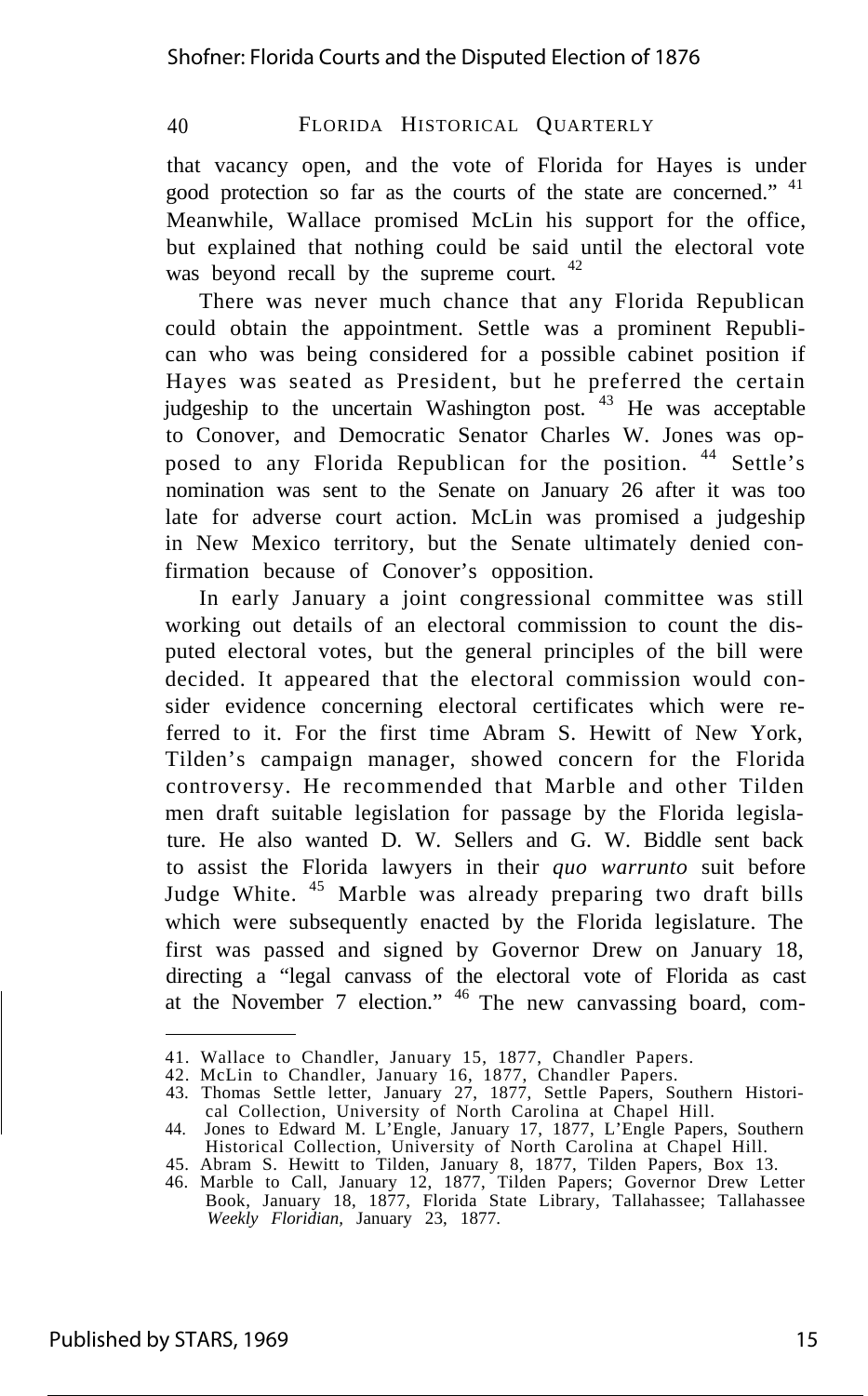posed of Secretary of State William D. Bloxham, Attorney General Columbus Drew, and Comptroller Walter Gwynn, all Democrats, reported a Tilden majority of about ninety-four for each elector.  $47$  The legislature then passed the second bill declaring them duly elected and authorizing the governor to issue certificates of election. <sup>48</sup> They met on January 26, cast their votes for Tilden and Hendricks, and forwarded a third certificate of Florida's electoral votes to the United States Senate. <sup>49</sup>

Marble and his New York associates considered the *quo warranto* case important, but they did not send the Philadelphia lawyers as Hewitt had suggested. Neither Samuel Pasco nor R. L. Campbell, who had assisted in Drew's earlier litigation, was present during the case of the electors, but Wilkinson Call assured Marble that Edward Perry and Augustus E. Maxwell of Pensacola were well equipped to handle the Democratic case. <sup>50</sup> The case was argued from January 8 to the twenty-fifth. Lew Wallace argued that the Republican electors had performed their duties and ceased to be electors and that the court could not reach them. Meanwhile, he tried to get the case transferred to the United States Circuit Court and out of Judge White's jurisdiction. <sup>51</sup> White refused to consider the transfer, and the case proceeded in the state circuit court. On January 25 Judge White declared that the Republican electors were mere usurpers of the offices to which the Democratic electors had been duly elected. <sup>52</sup>

Wallace filed an appeal of the decision but the supreme court refused to hear it until the regular session in June. Before that

<sup>47.</sup> *Florida Assembly Journal, 1877,* 123; Call to Marble, January 19, 1877, Tilden Papers, Box 13; Jacksonville *Florida Sun,* January 20, 1877.

<sup>48.</sup> "An Act to Declare and Establish the Appointment by the State of Florida of Electors of President and Vice President," Official Docu-ments Pertaining to Election of 1876 in Florida, Box 1, Manuscript Collection, P. K. Yonge Library of Florida History; New Orleans *Daily* Picayune, January 21, 1877.<br>49. "Certificate of Florida's Four Electoral Votes for Tilden and Hendricks,

January 26, 1877," Official Documents Pertaining to Election of 1876 in Florida.

<sup>50.</sup> Call to Marble, January 12, 18, 1877, Tilden Papers, Box 13.

<sup>51.</sup> Call to Marble and Marble to Call, January 10, 1877, Tilden Papers; Wallace to Chandler, January 15, 1877, Chandler Papers.

<sup>52. &</sup>quot;State of Florida *ex rel* Call, Bullock, Hilton, Yonge *v*. Pearce, Hum-<br>phries, Holden, Long," Official Documents Pertaining to Election of<br>1876 in Florida; Potter to Tilden, January 26, 1877, Tilden Papers, Box 13.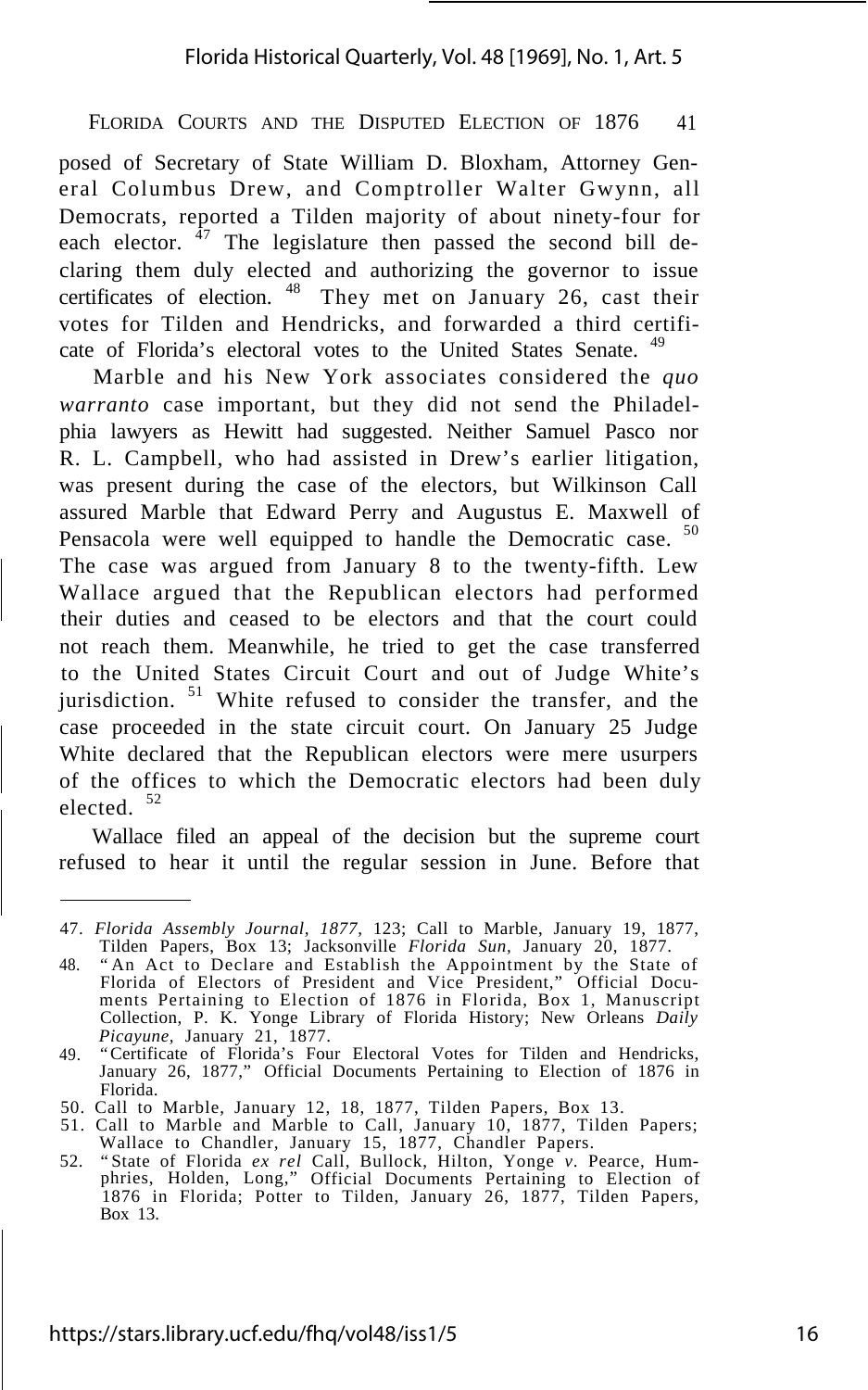time the case ceased to be important and the national Republican party asked the Florida Republican electors to abandon the case.<sup>53</sup> Governor Stearns accepted the reality of a Republican presidential victory while the state was being turned over to the Democrats, but some of his Republican associates thought he should now apply for his own *quo warranto* action against Drew. When he did not, David Montgomery accused Stearns of selling out for a federal appointment. "If Hayes is President then Stearns is governor," he wrote after Hayes was inaugurated. <sup>54</sup> Others agreed with Montgomery that Steams should try and oust Drew.

In reference to this sentiment, Stearns wrote Thomas W. Osborn, former United States Senator from Florida, that he was willing to file a *quo warranto* suit and would even furnish the money, but he would first have to have assurance that Judge Randall would uphold him. Since they were not friends, Stearns refused to go before Randall's court without prior guarantees that the judge would act favorably. Stearns prophetically warned Osborn that Hayes might withdraw support from the existing Republican governments in the South rather than try to establish new ones. He concluded, "we may look for the warm loving embrace of southern whites by the next administration." <sup>55</sup>

With the electoral count scheduled to begin on February 1 and with Florida the first disputed state to be reached because of its alphabetical position, Democrats hurriedly assembled their documentary evidence in Washington. There were three certificates before Congress purporting to be the electoral vote of Florida. Only the one signed by the Republican electors and Governor Stearns on December 6 met all the legal requirements. The second one was signed by the Democratic electors on December 6, but bore the attorney general's signature rather than that of the governor. The third certificate was signed on January 25, 1877, after the proper date for the electoral college, by the Democratic electors and Governor Drew, who had not been in office when the electoral college met. To support their certificates,

<sup>53.</sup> Call to Marble, January 18, 1877, Tilden Papers, Box 13; Stearns to Chandler, May 4, 1877, Chandler to Bisbee, May 29, 1877, Chandler

<sup>54.</sup> Papers; *Augusta Chronicle and Sentinel,* January 19, 1877. David Montgomery to Chandler, March 25, 1877, Chandler Papers.

<sup>55.</sup> Stearns to Thomas W. Osborn, February 21, 1877, Chandler Papers.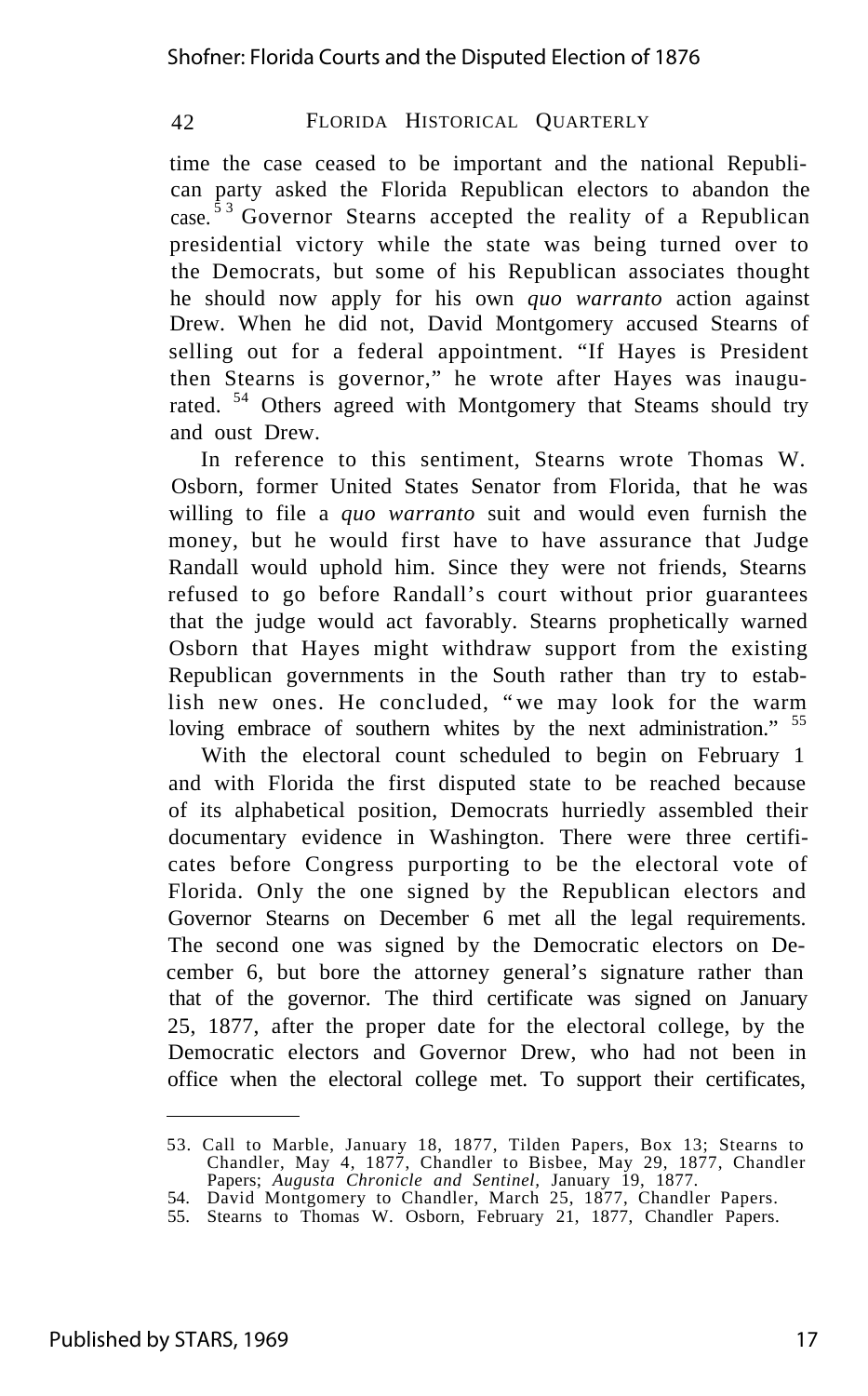the Democrats had Judge White's decision against the Hayes electors, as well as the administrative and legislative records pertaining to the second canvass which resulted in the third electoral certificate.

Call and Pasco went to Washington with printed copies of court records, legislative acts, and records of the new canvassing board. William D. Bloxham and Attorney General Cocke followed after the Florida case was turned over to the electoral commission, bringing with them the original returns and all related papers. <sup>5 0</sup> The Democrats were prepared to present overwhelming evidence supporting their claims to Florida's electoral votes if the commission agreed to go behind the certificates and determine which was the correct one.

Congress assembled on February 1, and the electoral count began. There were no objections until Florida's three certificates were reached. All three and accompanying documents were referred to the electoral commission. Both parties had excellent legal counsel, but little new information was introduced. The arguments of both sides had become public knowledge during the weeks following the election. The crucial question was whether the commission itself was a canvassing board with power to review evidence behind the certificates, one signed by Governor Stearns and another by Governor Drew.

The Democrats argued that Tilden had received a majority in Florida which had been changed by a dishonest canvassing board. They emphasized the *quo warranto* decision and pointed out that every branch of Florida's government supported the Tilden electors; they asked the commission to accept evidence which would prove their contention. The Republicans based their argument on the finality of the certificate signed by Stearns and the doctrine of necessity. According to them, the commission had no power to go behind a state's electoral certificate as certified by its chief executive. Furthermore, if the commission did go behind the returns it would be necessary to investigate the whole record. Since there was insufficient time for such an investigation, the commission was compelled to accept the certificate, which met the legal requirements, as final. Ac-

<sup>56.</sup> *Atlanta Daily Constitution,* February 1, 1877; William D. Bloxham to Marble and Pasco, February 5, 1877, Call to Marble, February 12, 1877, Tilden Papers, Box 14.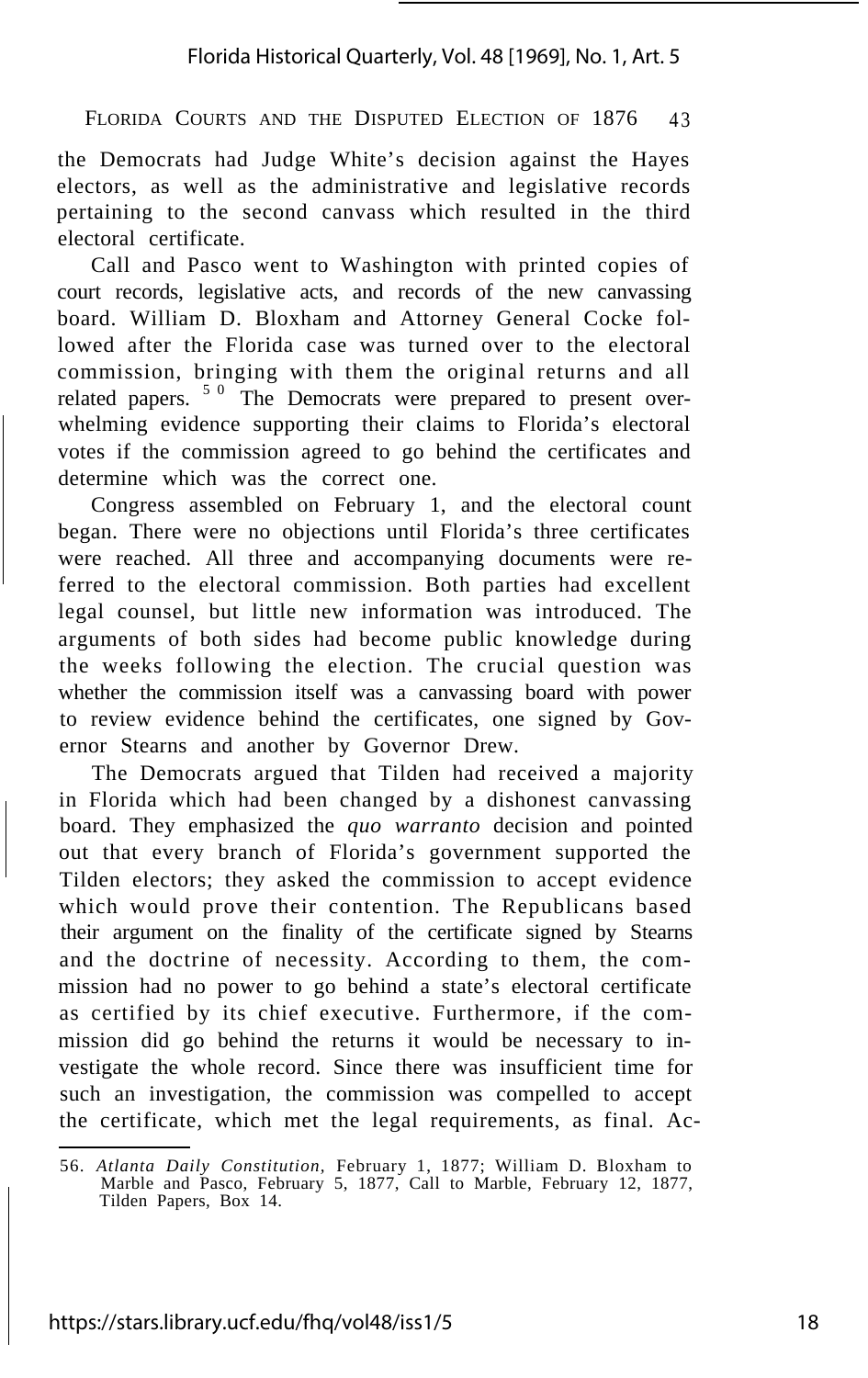cording to the Republicans, the framers of the Constitution had not intended the judiciary to have power over the election process. The court could not even correct mathematical errors or results of bribery if discovered after the electors had been certified by the governor.  $57$ 

Argument of the Florida case ended on February 6, and on February 9 the fifteen-member commission, composed of eight Republicans and seven Democrats, awarded Florida's four electoral votes to Rutherford B. Hayes on the ground that it had no power to go behind the returns of a state as certified by its governor. Since the most important factor seemed to be the Republican majority on the commission, many observers believed that the Florida decision settled the election. The *New York Tribune* commented that "the decision of the Tripartite Commission in the Florida case is a great victory for . . . Governor Hayes, masked however in such a way that the Democrats ... regard it as not quite a crushing defeat of Mr. Tilden."<sup>58</sup> The Democratic New Orleans *Daily Picayune* agreed. <sup>59</sup> James G. Blaine wrote that the Florida decision virtually settled the contest, and William Chandler advised Hayes to choose his cabinet and prepare his inaugural address. <sup>60</sup> The Louisiana and South Carolina cases were ultimately decided according to the Florida precedent by the same eight to seven vote. On March 2 the count was completed and Hayes was declared elected.

Democrats were incensed because the Republicans had won in Florida by advocating the canvassing board's power to accept evidence proving fraud, then won before the electoral commission by upholding the principle that state returns could not be investigated. The Democrats had built a strong case in the Florida courts if they had been able to get that case before the commission. But the Republicans also had a good case. They had met all the forms of law and were able to prevent the Demo-

<sup>57.</sup> Chester L. Barrows, *William M. Evarts* (Chapel Hill, 1941), 303; J. P. Root to W. M. Evarts, January n.d., 1877, Evarts Papers, Library of Congress; Frederick T. Hill, "Decisive Battles of the Law," *Harper's*<br>Monthly Magazine, CXIV (March 1907), 563.<br>58. New York Daily Tribune, February 8, 1877.<br>59. New Orleans Daily Picayune, February 10, 1877.

<sup>60.</sup> James G. Blaine to Hayes, February 14, 1877, Hayes Papers; Charles C. Tansill, *The Congressional Career of Thomas F. Bayard, 1869-1885* (Washington, 1946), 179.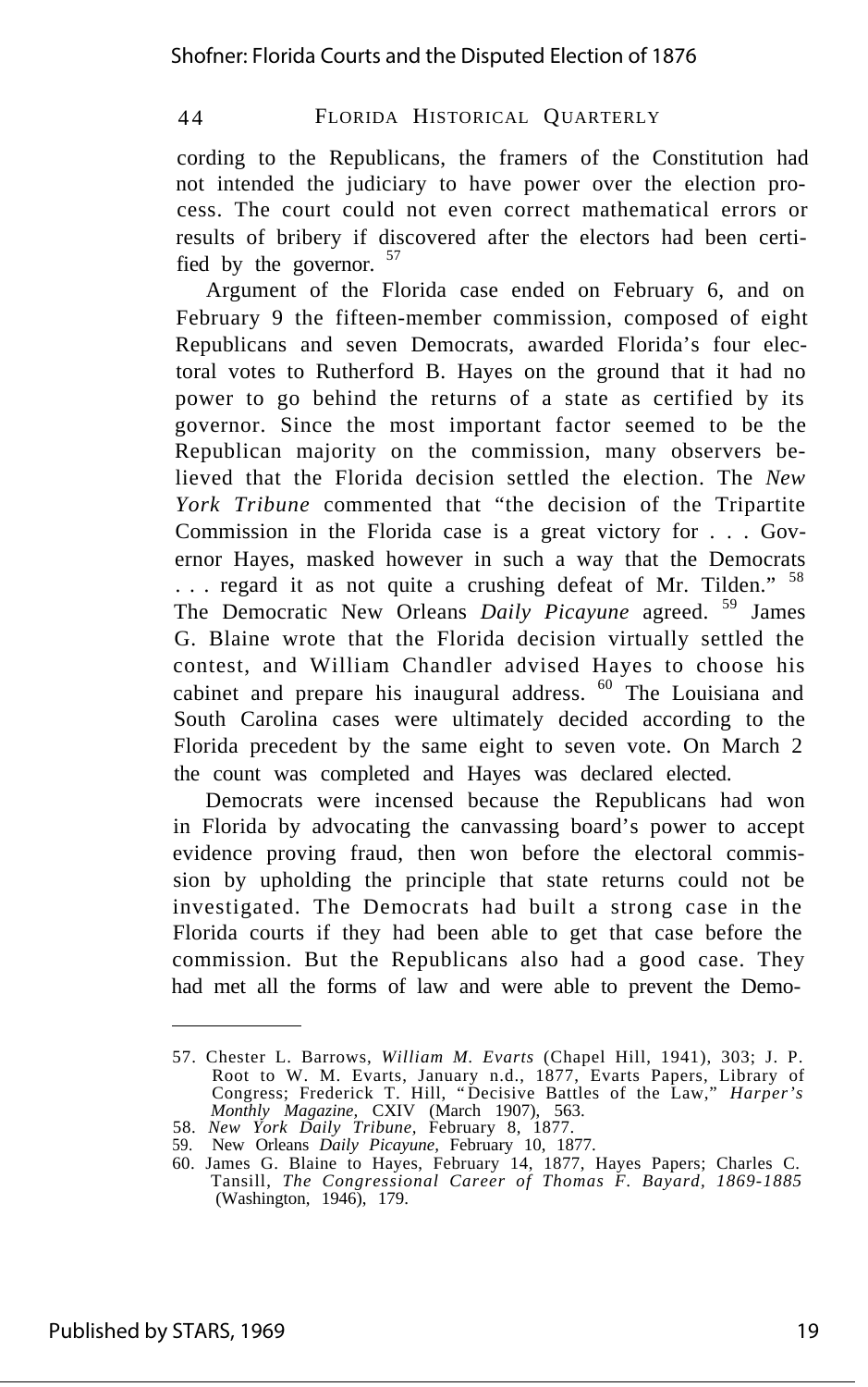crats from showing the circumstances by which that was accomplished. Chandler's shrewd management of Republican activities in Florida had managed to convey the impression to the nation that the Florida canvassing board's original count showed a Hayes victory. Building on that tactical victory, he obtained the properly prepared certificate of the electoral vote and got it into the proper channels in Congress. <sup>61</sup> Although the Democrats won their arguments in the Florida courts, they were unable to present a duly executed electoral certificate. Each side realized that the public would not accept a decision which flagrantly violated the forms of traditional democratic practice, and used every available method to legitimize their arguments. While the Democrats succeeded in the courts, the Republicans were more successful in the administrative and legislative channels.

The returns sent from the Florida counties, questionable though some of them were, probably were not far from an accurate measure of the parties' relative strengths. The presidential election would have hinged on a mere handful of votes in 1876 regardless of the irregularities during the election or the canvassing activities which followed it. On the face of the returns the Democrats won the state election by several hundred votes while the difference between the presidential tickets was less than 100. The disparity was due to split-ticket voting by some East Florida Republicans. Had the state canvassing board excluded the more obviously irregular returns, counted a small Hayes majority, and left the Democrats a state victory, it is unlikely that the Florida Supreme Court would have entertained the case against the canvassing board members. The two Republican justices were Hayes supporters and believed he had been elected. They did not believe the Republicans had won the state election. Neither was friendly with Governor Stearns, a fact which made it easier to order the canvassing board to correct an obviously unfair decision. At the same time, the two Republicans were joined by Democratic Judge Westcott in limiting their court order so that the Hayes electors would retain a majority. Westcott and Randall had personal reasons for this decision, but in

<sup>61.</sup> Shofner, "Florida in the Balance: The Electoral Count of 1876," *passim.*